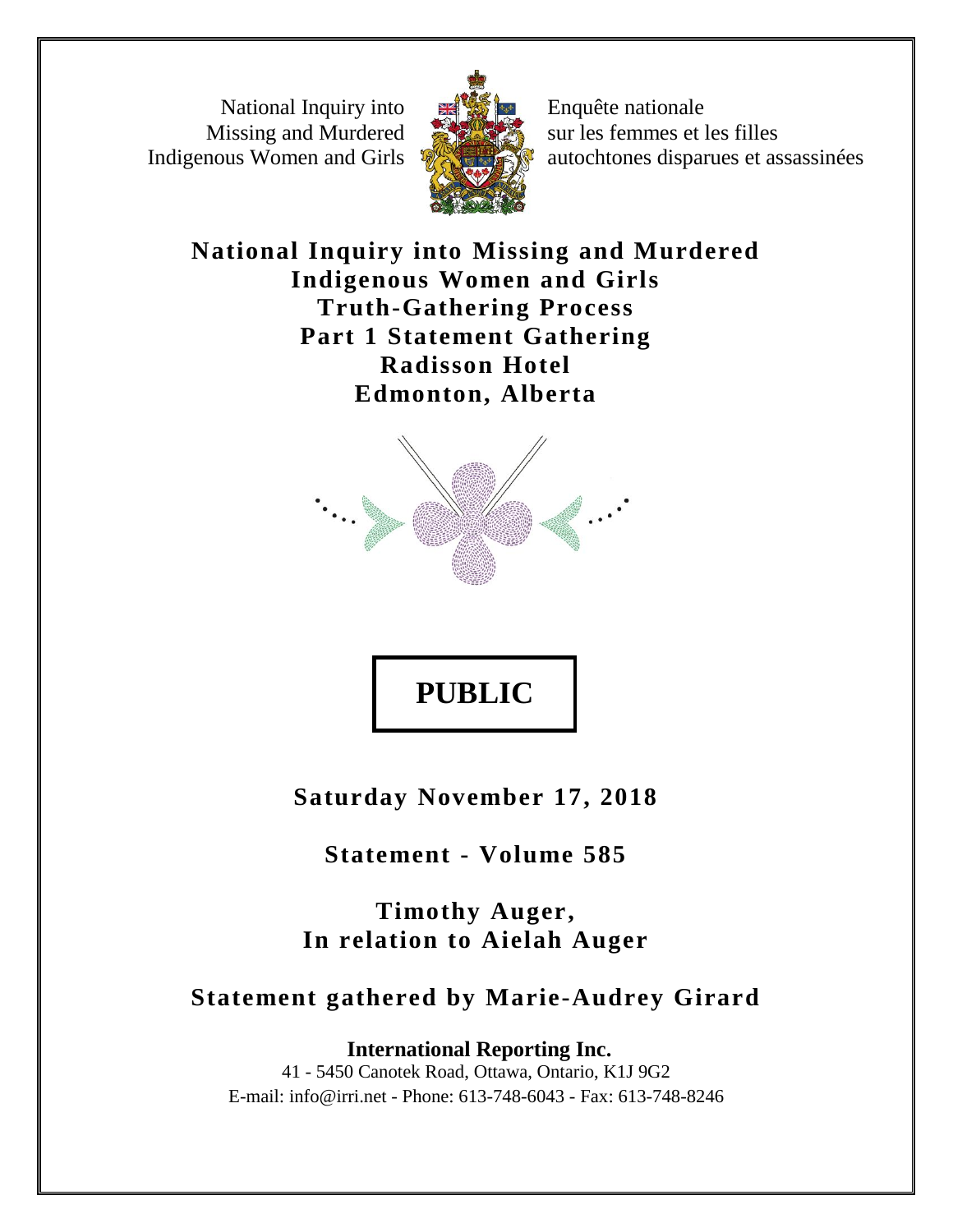#### **II TABLE OF CONTENTS**

**Statement Volume 585 November 17, 2018 Witness: Timothy Auger Statement Gatherer: Marie-Audrey Girard PAGE**

Testimony of Timothy Auger . . . . . . . . . . . . . . . 1 Reporter's Certification . . . . . . . . . . . . . . . 44

**Documents submitted with oral statement: none**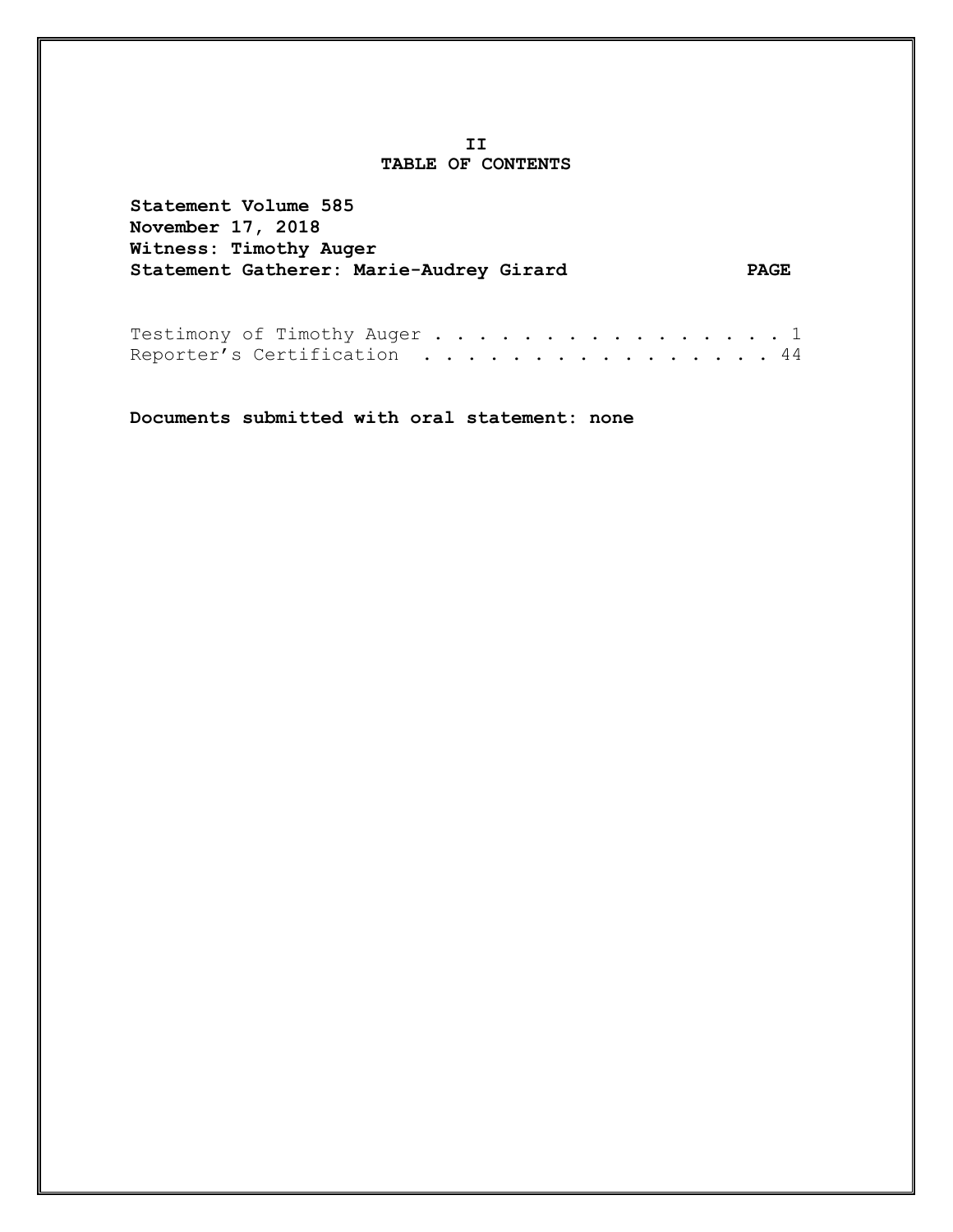| $\mathbf{1}$ | Edmonton, Alberta                                          |
|--------------|------------------------------------------------------------|
| 2            | --- Upon commencing on Saturday, November 17, 2018 at 1:20 |
| 3            | p.m.                                                       |
| 4            | MARIE-AUDREY GIRARD: Okay. That's good.                    |
| 5            | So my name is Marie-Audrey; we are with the National       |
| 6            | Inquiry in Edmonton, November 17. It is 1:20 in the        |
| 7            | afternoon. And before we start, Timothy, I would like to   |
| 8            | ask if you are agreeing that we're recording this session. |
| 9            | TIMOTHY AUGER: Yes, I do ---                               |
| 10           | MARIE-AUDREY GIRARD: Yes.                                  |
| 11           | TIMOTHY AUGER: --- agree.                                  |
| 12           | MARIE-AUDREY GIRARD: Okay. Excellent. So                   |
| 13           | can you present yourself? What's your name? Where are you  |
| 14           | coming from, please?                                       |
| 15           | TIMOTHY AUGER: My name is Timothy Auger and                |
| 16           | I came from home.                                          |
| 17           | MARIE-AUDREY GIRARD: Okay. And you're from                 |
| 18           | Edmonton.                                                  |
| 19           | TIMOTHY AUGER: I quess you could say. I                    |
| 20           | grew up my whole life in this city.                        |
| 21           | MARIE-AUDREY GIRARD: Okay. Okay.                           |
| 22           | Excellent. And, Timothy, what you would like to share with |
| 23           | us this afternoon?                                         |
| 24           | TIMOTHY AUGER: I guess, basically, anything                |
| 25           | that has to do with my younger sister.                     |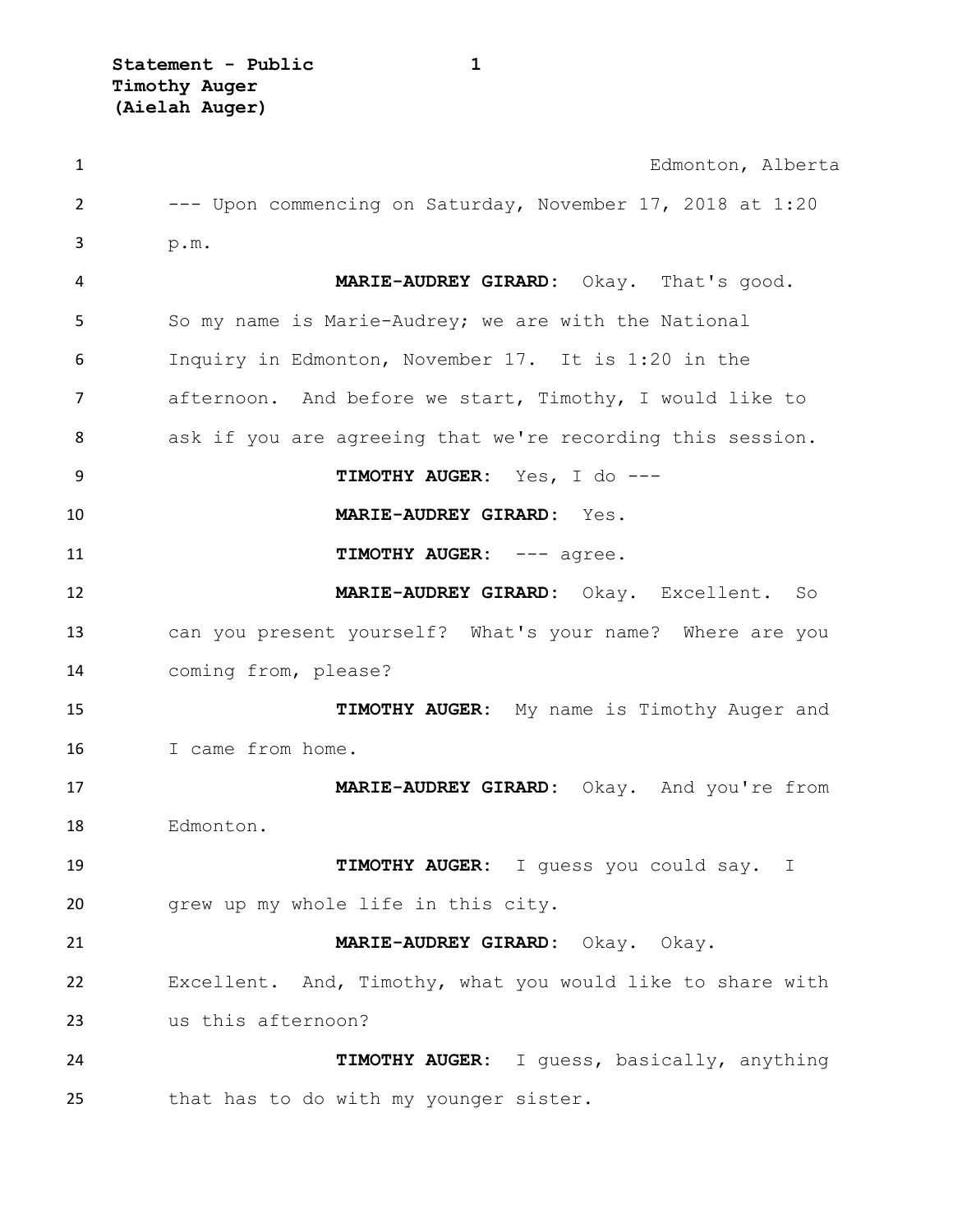**Statement - Public 2 Timothy Auger (Aielah Auger)**

 **MARIE-AUDREY GIRARD:** Yes. **TIMOTHY AUGER:** And I guess how that affected us -- how it affected us when what happened, happened to her. **MARIE-AUDREY GIRARD:** Yeah. **TIMOTHY AUGER:** And, you know, me, personally, I guess, most of the time I feel really, really depressed about that. And even this time of year, you know, I mean, it once was a happy time but now it's just, like, mostly anger. **MARIE-AUDREY GIRARD:** I see. **TIMOTHY AUGER:** And, you know, I mean, 13 there's the good days and there's the bad days. And, I guess, I take it a step at a time, you know. It's been over ten years now since she was murdered. And recently I 16 read an article in the newspaper, or not in the newspaper, online about how Greyhound cancelled their -- well, not cancelled their, but, like, basically shut down their operations --- **MARIE-AUDREY GIRARD:** M'hmm. **TIMOTHY AUGER:** --- in BC. And then it went on right away to talk about the Highway of Tears. And I seen my sister in that documentary. And it brought up 24 about how even the Prime Minister of -- or, the -- at the time, the Prime Minister of this country considered that to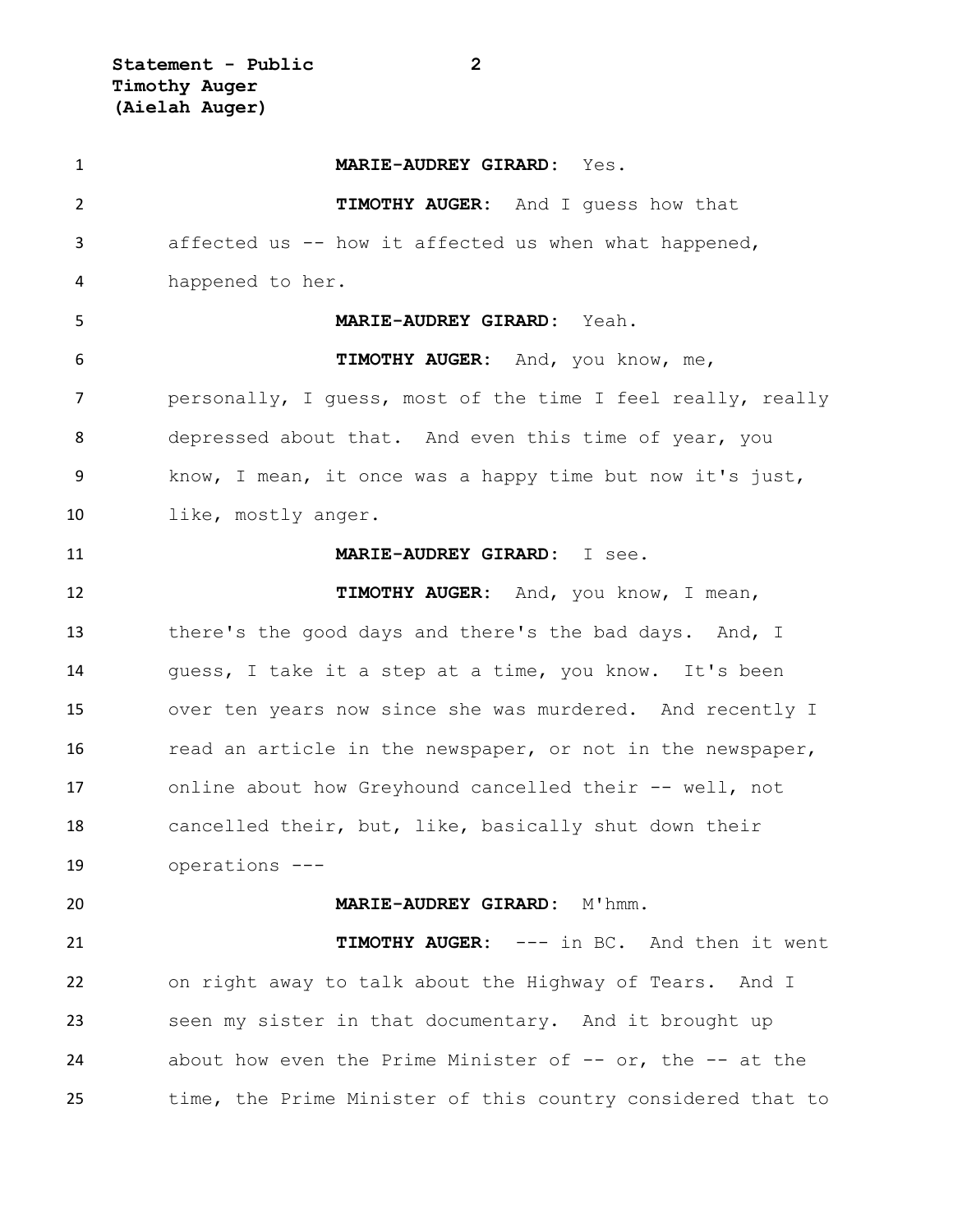**Statement - Public 3 Timothy Auger (Aielah Auger)**

1 be a -- a First Nations issue. When, really, it's not, specifically, you know, in the case of my sister, who was not, you know, a person who did, you know, those sort of prostitution-type things. I mean, she was just a young kid and she was taken out of, basically, her circle of friends who were supposed, you know, who were basically looking after her. And then, you know, she got split up and then never made it back home.

9 And that, you know, when people heard about that, you know, that really got under -- well, I think a lot of peoples' skin because it wasn't a, you know, a twenty-whatever, you know, an adult. It was a kid that was found on that highway. And I think that resonates with a lot of people because, you know, it could be -- it could be anybody, you know, that that could have happened to. And - 

 **MARIE-AUDREY GIRARD:** And, Timothy, can you share exactly what happened to your sister? I know you were starting to but do you have, like -- do -- do you have, like, the whole -- like, exactly what happened? And you said, "Ten years ago." Do you remember the dates? **TIMOTHY AUGER:** Yeah. It was February -- or -- February 5th I think, or 3rd, somewhere between there that she was found. And I think it was two or three weeks 25 before that is when she -- when -- when they, her and my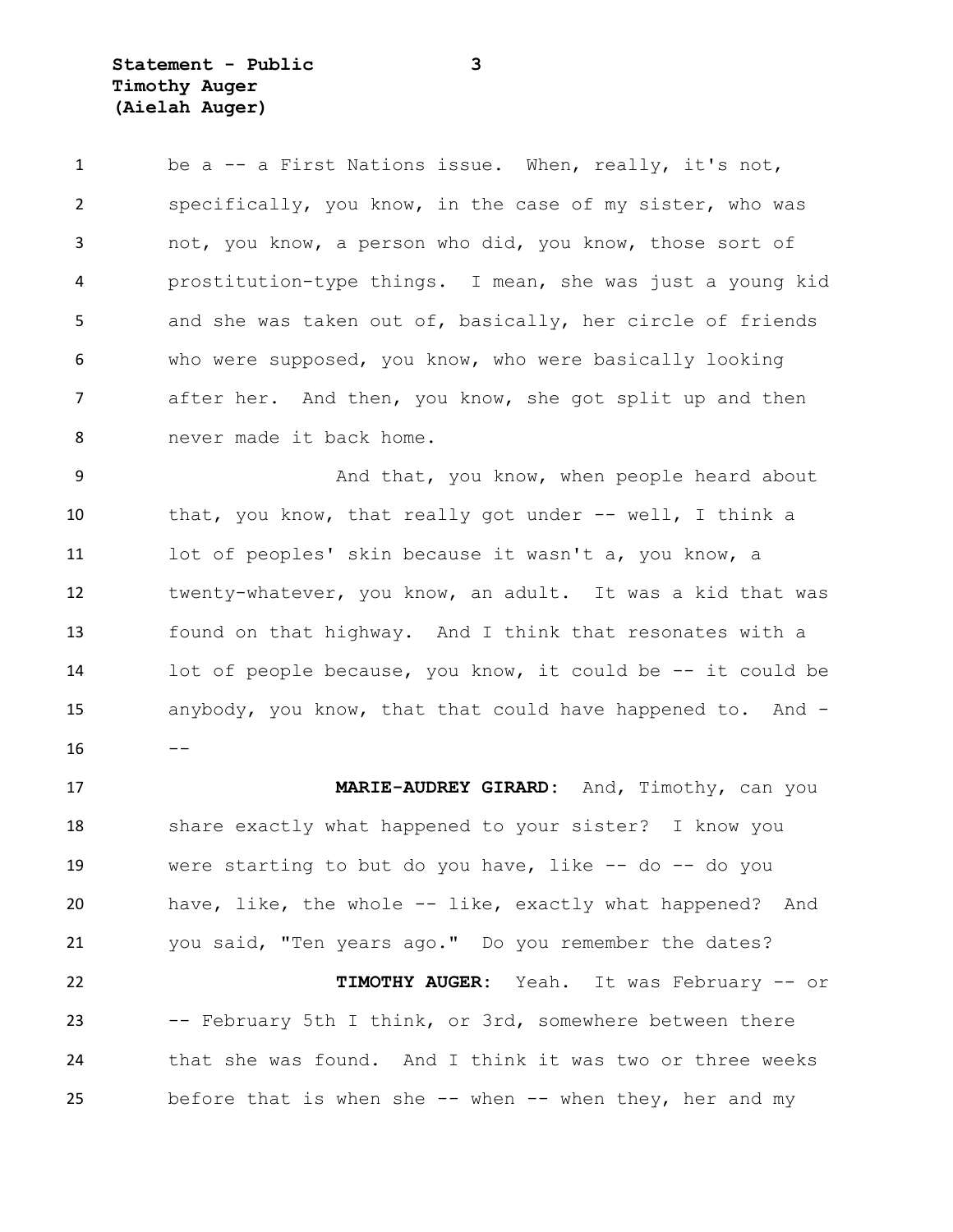**Statement - Public 4 Timothy Auger (Aielah Auger)**

 younger sister left and went to go and hang out with some friends. And one of my sisters came back home, asked us if she'd seen Aielah. We said we didn't know, we thought that she was with, you know, that they were together. But here, 5 they had been split up.

 Then we thought, oh, maybe Aielah went and 7 go -- went and stayed with somebody else, you know, like a 8 -- a boyfriend or something like that. Or, you know, she was at a -- a newfound friend's house or something like that because, you know, there was a lot -- lot of times when she was a kid that she would just kind of venture off. 12 And we thought that, okay, well, maybe -- maybe -- just maybe, hopefully that that's the case. And, you know, sadly it wasn't.

15 And I remember, you know, thinking that, okay, she's going to come back. And I remember, like, when we went out -- because what happened was that Saturday -- I think it was a Saturday or Friday or something, or Wednesday -- we went out to the mall in Prince George and we were walking around, and they had money. And they had bought me something and then, you know, they met their friends there. And then, you know, they hung around for a little while and eventually I was going to go home and we made our way to the transit area of the mall where the transit station is or whatever.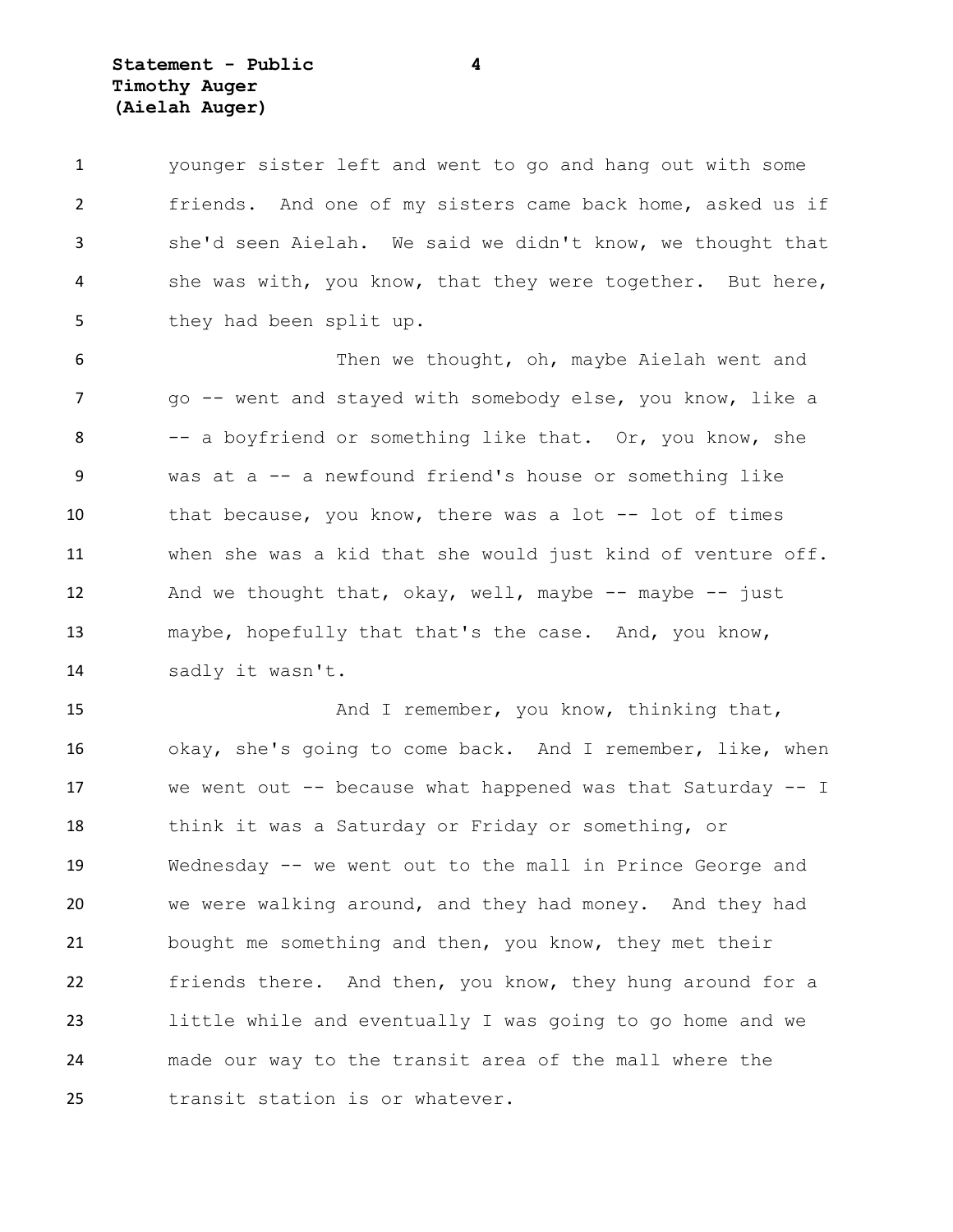**Statement - Public 5 Timothy Auger (Aielah Auger)**

 So they hung around there talking for about maybe, I don't know, I'm guessing five minutes, ten minutes maybe. And they were talking about a party, so, you know, that was in their minds, they wanted to go to a party. My sister Aielah wanted me to go along and I didn't want to go along because I didn't want to, you know, hang around with them that type of a crowd, you know, because I knew right away, you know, bad idea, not really smart, drugs and alcohol equals hostility specifically. Because I know when a person has something to say to you, a lot of the times they won't tell you when they're sober but if they get drunk or high, you know, that courage comes in. And then 13 they start, you know -- and then you multiply that by three people, you know, and then all of a sudden, you know, next 15 thing, if I would have went, I would probably have ended up in a fight. And knowing how crooked people are, you know, there's no such thing as a -- a fair fight. They probably would've used weapons and that kind of stuff. And those were the kind of things, at that time, that played out through -- in my -- in the back of my mind. That's why I 21 just wouldn't do that.

 **MARIE-AUDREY GIRARD:** How old were you when  $23 -$ **TIMOTHY AUGER:** I was -- I think I was 16 --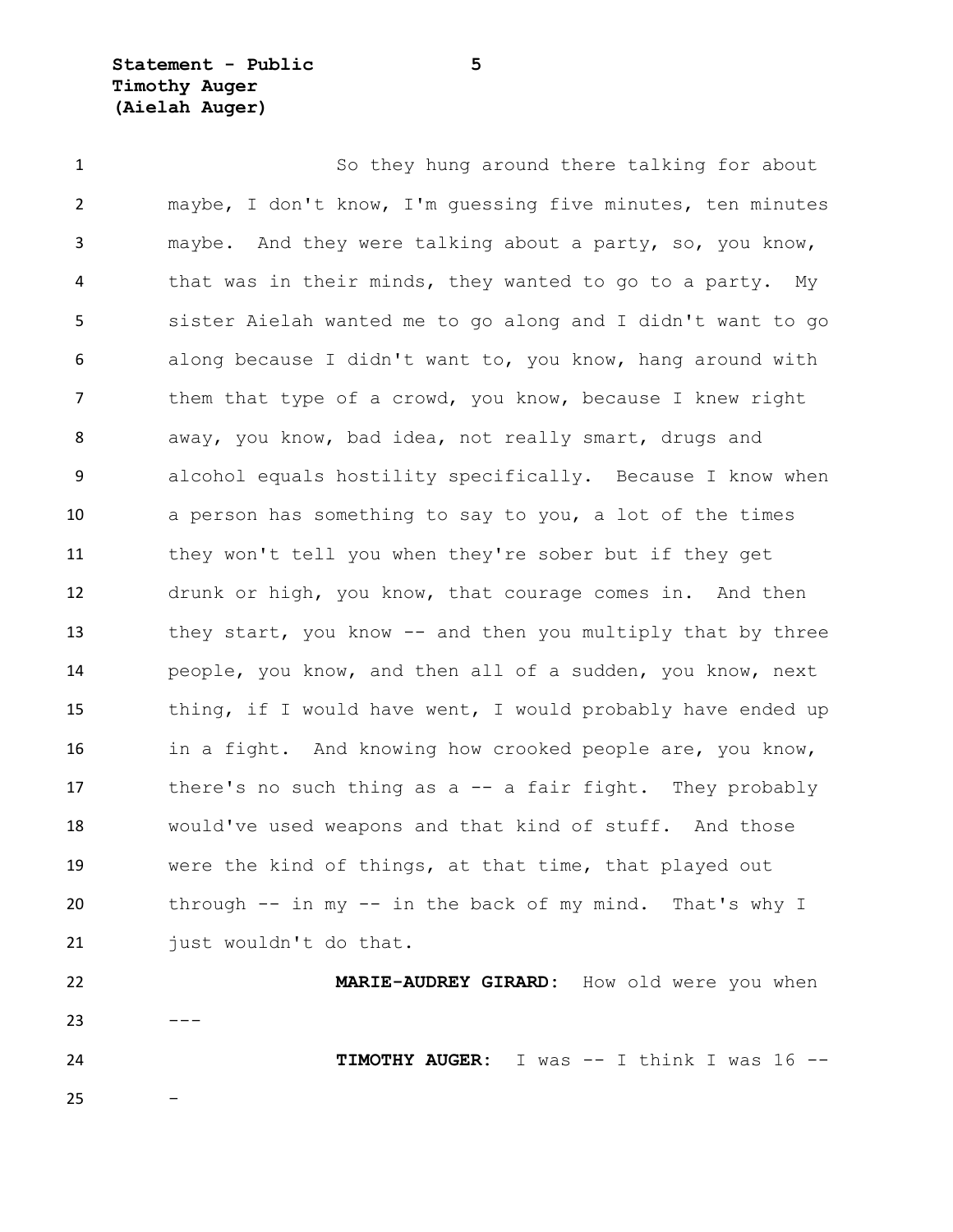**Statement - Public 6 Timothy Auger (Aielah Auger)**

 **MARIE-AUDREY GIRARD:** Okay. **TIMOTHY AUGER:** --- or 17. I was 17. And so after I left the transit, you know, I was walking across the transit station and I could still see them and they said, "Why do want him to come along?" And she -- my sister Aielah says, "Because he cares." And so they all went on their way. I said, "I'll see you guys later." You know, "I love you and I'll see you at home." And gave my sister a hug, gave my sister [Sister 2] a hug. And then after that we just went our own ways. 11 11 I went home and I couldn't help but feel this feeling, like, gut feeling in my -- like, turn -- turn back, go back, go back, you know, go back, go back. The 14 whole way home from the mall all the way to the -- way home. And it was weird because, you know, I think about it now, I couldn't shake that feeling all night, all day the next day, the next day after that. And I thought this is abnormal because this feeling has never stuck around like this before. I should have stayed. I kept thinking that, you know.

21 And then, basically, the days after that became a blur. They all just, you know, kind of lump up into one. And next thing you know, my mom and them are searching for my sister. You know, we're driving around to places that she -- they were known to hang out. And people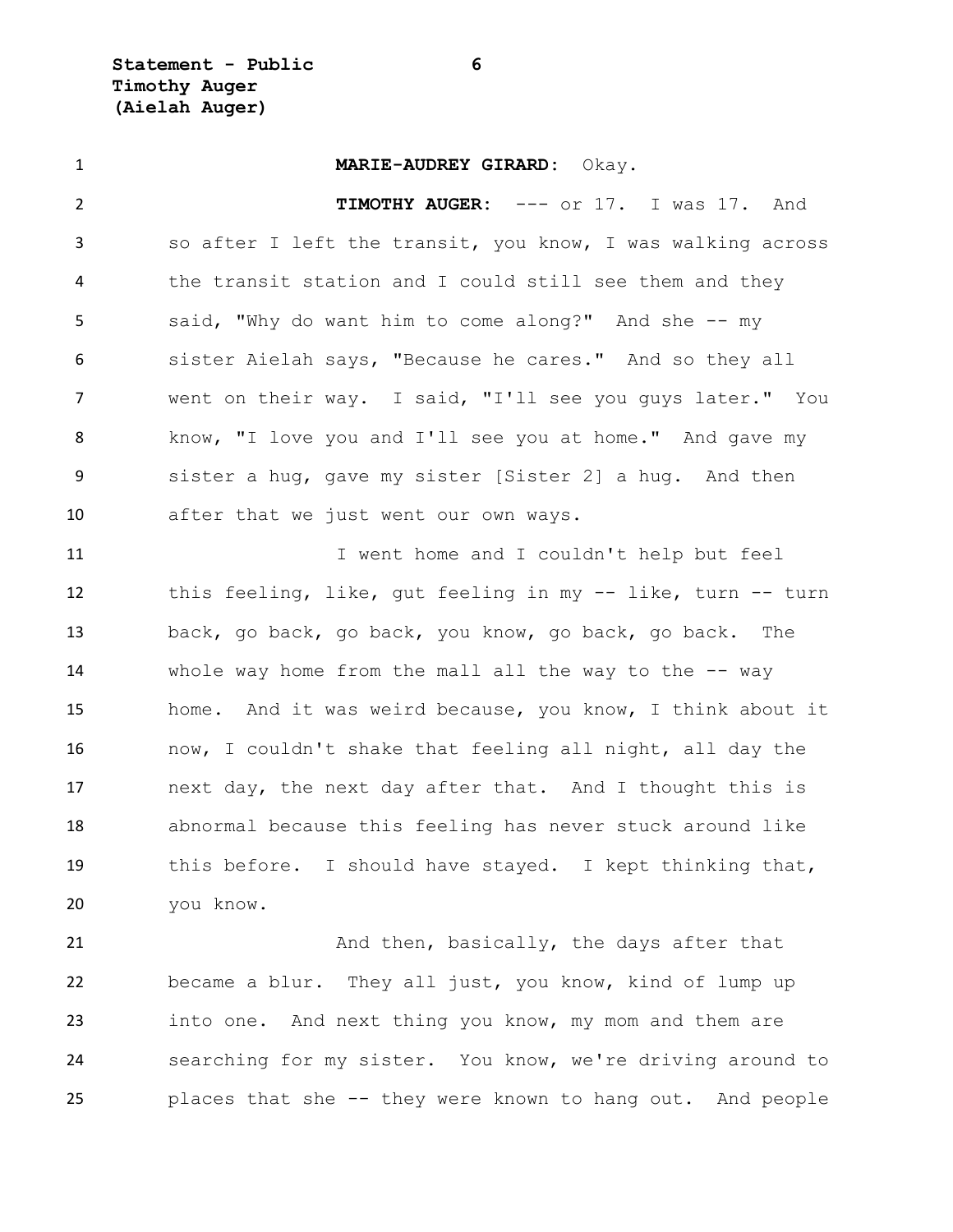# **Statement - Public 7 Timothy Auger (Aielah Auger)**

 were giving us all kinds of directions and, you know, hints and leads, and places that she might be and stuff like that. And going to see people, and going to see friends and stuff. And, you know, they're saying, "Oh, she might be here, she might be there," you know, "We don't know where she is." And we were trying to find her for, you know, weeks. Or, at least two or three weeks after she had 8 disappeared. Constantly, my mom tried to find -- you know, find or look for her. And she even got, you know, the police involved and she got my auntie and my uncle involved, and a couple people in the community involved in trying to find her. And, ultimately, they were all unsuccessful.

14 And, you know, one -- one day -- and that was around -- I think it was on the 3rd or the 5th or whatever of February, you know, we got a phone call -- or someone got a phone call because by that time some distant family came from up north in Alberta here, all the way to BC to be with us. And I can't remember who it was that got the phone call but, yeah, I just remember that my mom had the phone in her hand and it was given to her by one of my aunties, or maybe my brother, or somebody other than my aunties because they didn't want her to, you know, they didn't want her to hear that, they wanted, you know, a family member to be able to tell them that -- then to hear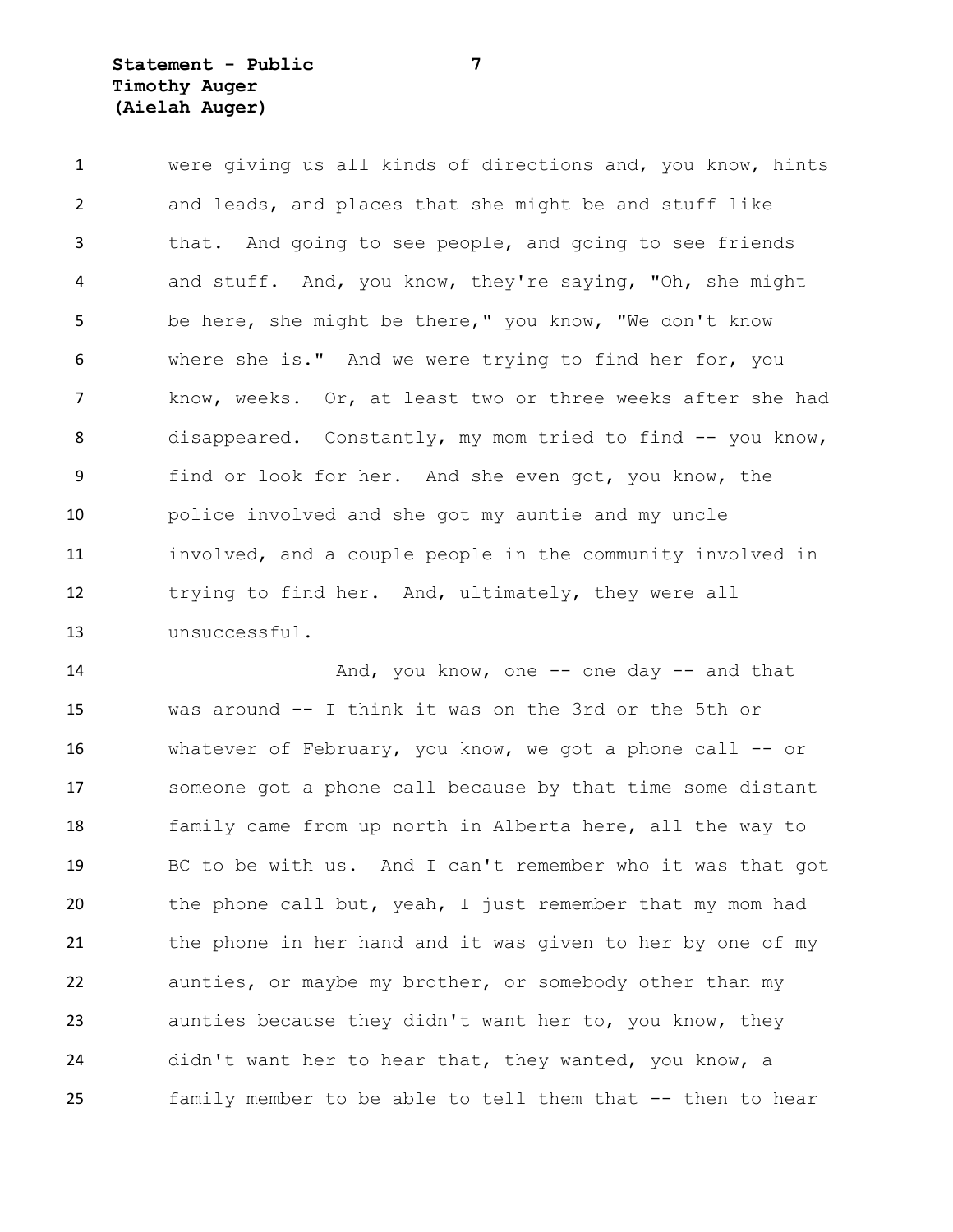1 it from a police officer or some stranger. 2 And basically that was the phone call that changed our lives forever. We were told, you know, she was told, "We found a body and we need you to come identify it. We think it might be your daughter." And my mom screamed and she threw the phone on the ground, it smashed. But the phone was still working. Someone picked up the phone, and I just -- I'll never forget that. It was, like, you know, just thinking about it now, it's warm in here but I'm starting to shiver because of it. **MARIE-AUDREY GIRARD:** M'hmm. **TIMOTHY AUGER:** And, yeah, I just -- right away, I kind of went into, like, defence mode because I didn't want to -- I didn't want to collapse like that either, you know, fall apart like that. And I can only imagine now how she -- the pain that she felt because, you know, my sister, now she has kids, [Sister 2]. **MARIE-AUDREY GIRARD:** M'hmm. **TIMOTHY AUGER:** And they're all really, 20 really, just  $-$  I  $-$  I can see that. I  $-$  even, like, at the time this all happened, my other sister -- my older sister [Sister 1], her kids were still small. And as a -- as an uncle, you know, you -- basically, you see your nieces and nephews as your own kids. And to think that if it was one of them that went missing, you know, it would --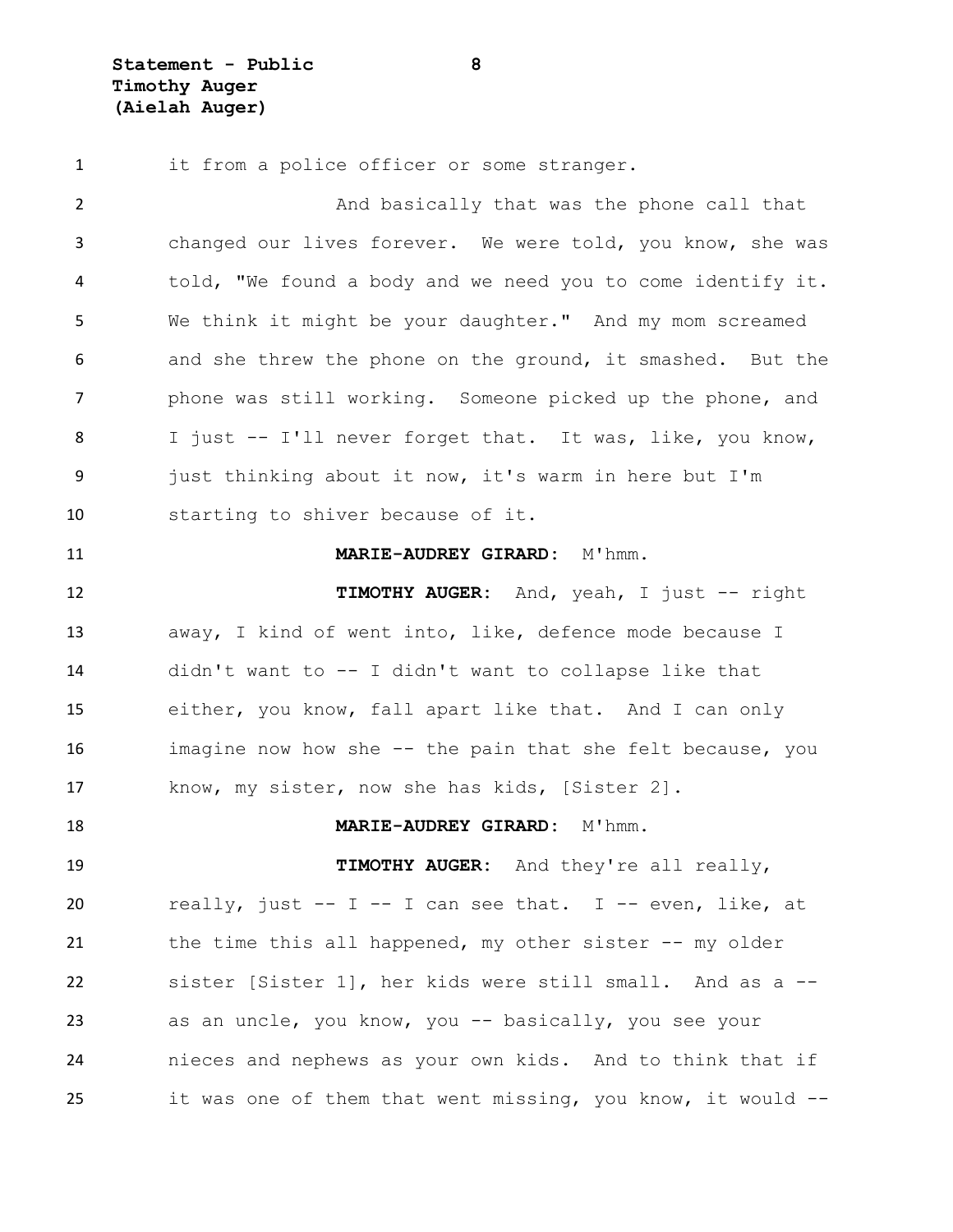| $\mathbf{1}$ | well, it -- even -- even if it was one of them, or, you     |
|--------------|-------------------------------------------------------------|
| 2            | know, still, with it being my sister, you know, because I - |
| 3            | - I always used to tell her as a kid, you know, "You're not |
| 4            | Superman. You're not invincible. You got to have some way   |
| 5            | to defend yourself and one of the best ways to do that is   |
| 6            | to not go out and drink and do drugs, and hang out with     |
| 7            | people who just don't give a," you know, "Don't care about  |
| 8            | you."                                                       |
| 9            | MARIE-AUDREY GIRARD: Yeah.                                  |
| 10           | TIMOTHY AUGER: You know. So and she, in a                   |
| 11           | way, you know, as a kid, she had always been kind of        |
| 12           | stubborn and wanted to do things on her own. And in spite   |
| 13           | of all that, she had a really goo outlook on the way this   |
| 14           | world could be because she was just really kind and, you    |
| 15           | know, a really kind-hearted person. And, sorry, I just ---  |
| 16           | MARIE-AUDREY GIRARD: Please, go ahead.                      |
| 17           | TIMOTHY AUGER: --- just got to see what                     |
| 18           | that was. So where was I?                                   |
| 19           | MARIE-AUDREY GIRARD: Talking about your                     |
| 20           | sister ---                                                  |
| 21           | TIMOTHY AUGER: She was ---                                  |
| 22           | MARIE-AUDREY GIRARD: Sounded like a ---                     |
| 23           | TIMOTHY AUGER: She was really ---                           |
| 24           | MARIE-AUDREY GIRARD: --- really nice                        |
| 25           | person.                                                     |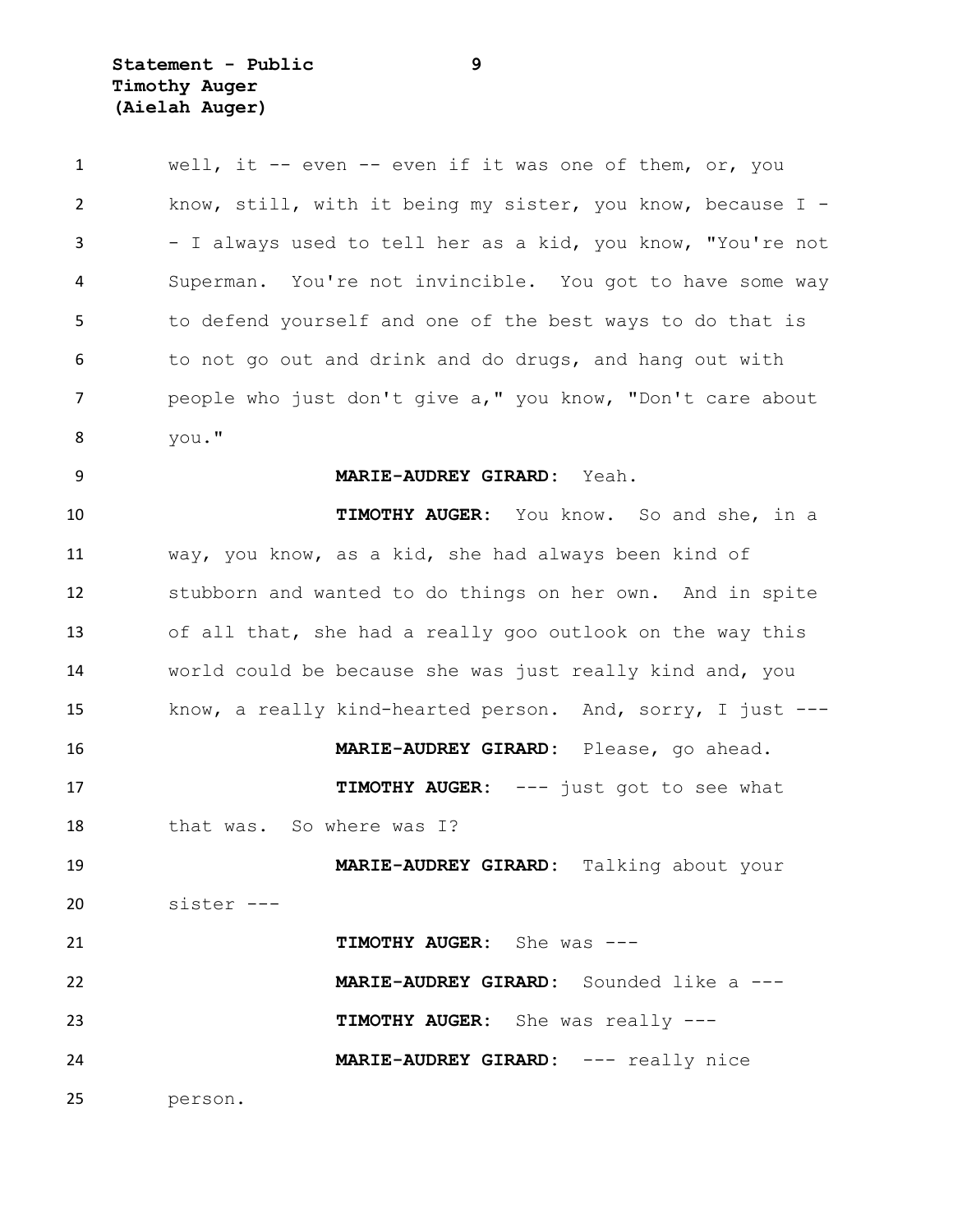**Statement - Public 10 Timothy Auger (Aielah Auger)**

 **TIMOTHY AUGER:** She was a really kind- hearted person. She loved animals, she had, like -- if she could have a thousand cats, she probably would. Maybe not a thousand cats but, you know, she'd have quite a bit of animals. And, specifically, cats. **MARIE-AUDREY GIRARD:** And, Timothy, would you feel comfortable to share the details how your sister body was found and what happened? **TIMOTHY AUGER:** Well, from my own view, and from what I was told, and what I asked, she was found in weather like this on the side of the highway. She had no clothes on. She was -- body was wrapped in a tarp, a blue 13 tarp, like, you know, she was a -- like roadkill. She had been there for about maybe five days. I think the animals and the wildlife had, you know, disturbed the remains. She -- so we couldn't see her, like -- you know, with an open casket. And it was a man in a -- a black vehicle that I think -- I think I heard that it was an SUV-type vehicle or a Jeep. And he stopped to -- to -- he thought 21 that, you know, somebody was poaching and that's why they left that, right. **MARIE-AUDREY GIRARD:** M'hmm. **TIMOTHY AUGER:** Here, he went and lifted up 25 the tarp and he seen a leg, and that was it, you know. He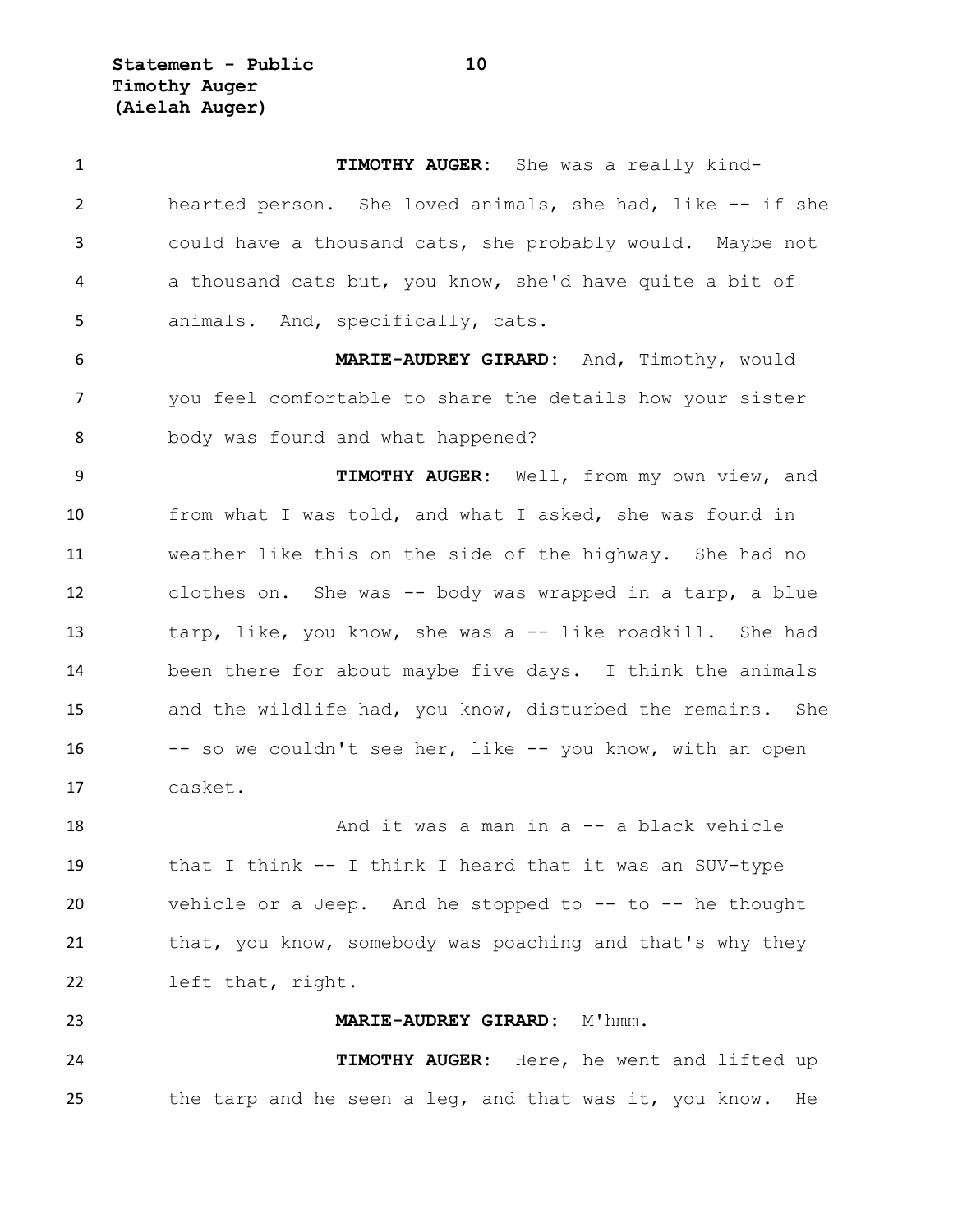**Statement - Public 11 Timothy Auger (Aielah Auger)**

 called the police right away and that's how the found her - 2 - found her body there. We still don't know where, like, how she ended up there. Like, last thing I remember hearing was that she was last seen getting into a black van, then she was never seen again. She was never seen alive again.

7 1 I think that they were drugged, her and her 8 friends were drugged. Alcohol and drugs, obviously, you know, can't be associated with kind people. You know, evil people do those things, you know, and when it comes to, you know, young girls drinking and doing drugs, there's going to be predators there that are opportunistic and sick people at heart.

14 And I hope, to this day, and every other day, that these people are found, that they'll pay for -- whether in this life or the next. Because when it comes to these sorts of things, it's inescapable. You seal your fate when you -- you're the type of person who wants to cause damage to people's lives and hearts, and minds, and bodies, you know. Like, if -- before this -- before anything like this ever happened in my family -- because it's not just my sister that, you know, has been murdered. There are other family members of mine that have also been murdered and, you know, who haven't really been done any justice for any of that because, you know, these people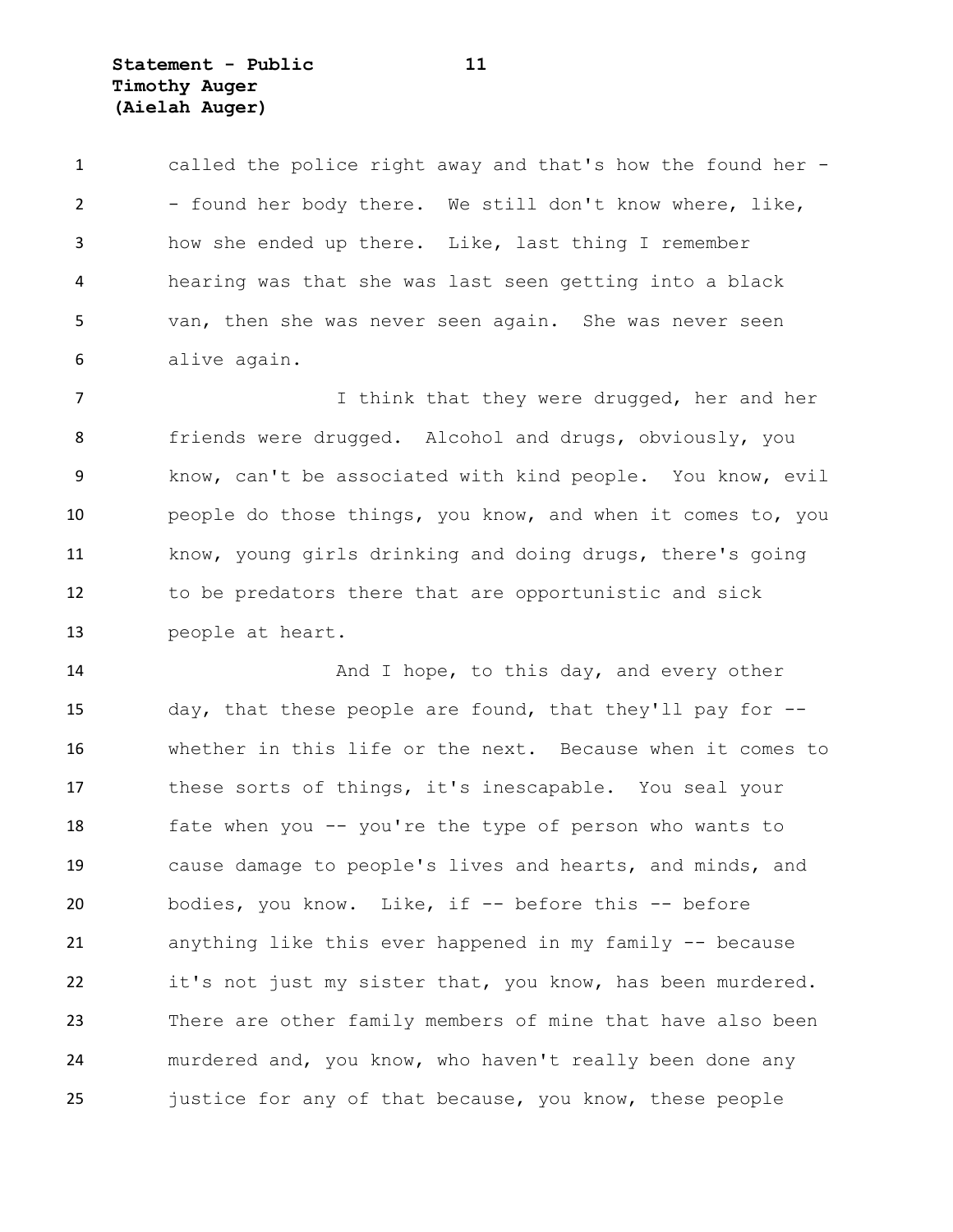**Statement - Public 12 Timothy Auger (Aielah Auger)**

1 just manage to get away.

2 And do I feel like, you know -- I guess I could say, you know, Aielah's case has gone as cold as the day she was found. It's sad to say that but if there was a way -- even the most impossible way that she could tell us what happened, I would totally accept that. I would be **right there.** I would lend my ears as if they were a phone or something like that. **MARIE-AUDREY GIRARD:** And you were talking a

 little bit about justice. Do you -- can you provide, to the best of your knowledge, details about the police investigation? The institutions, like, how did the institution handle the case, the police? If you have any information about that.

 **TIMOTHY AUGER:** Well, I remember, you know, 16 right after everything kind of broke out and, you know, we were in a hotel, we weren't in our house no more. We were on our way back to Alberta to go up north and bury my sister. And before we left BC we were taken into the downtown police station. And, you know, they asked us, you know, basically your standard police -- I wouldn't say interrogation but -- what do you call it -- basic -- I can't find the proper word -- basic ---

 **MARIE-AUDREY GIRARD:** Like, an interview, or  $---$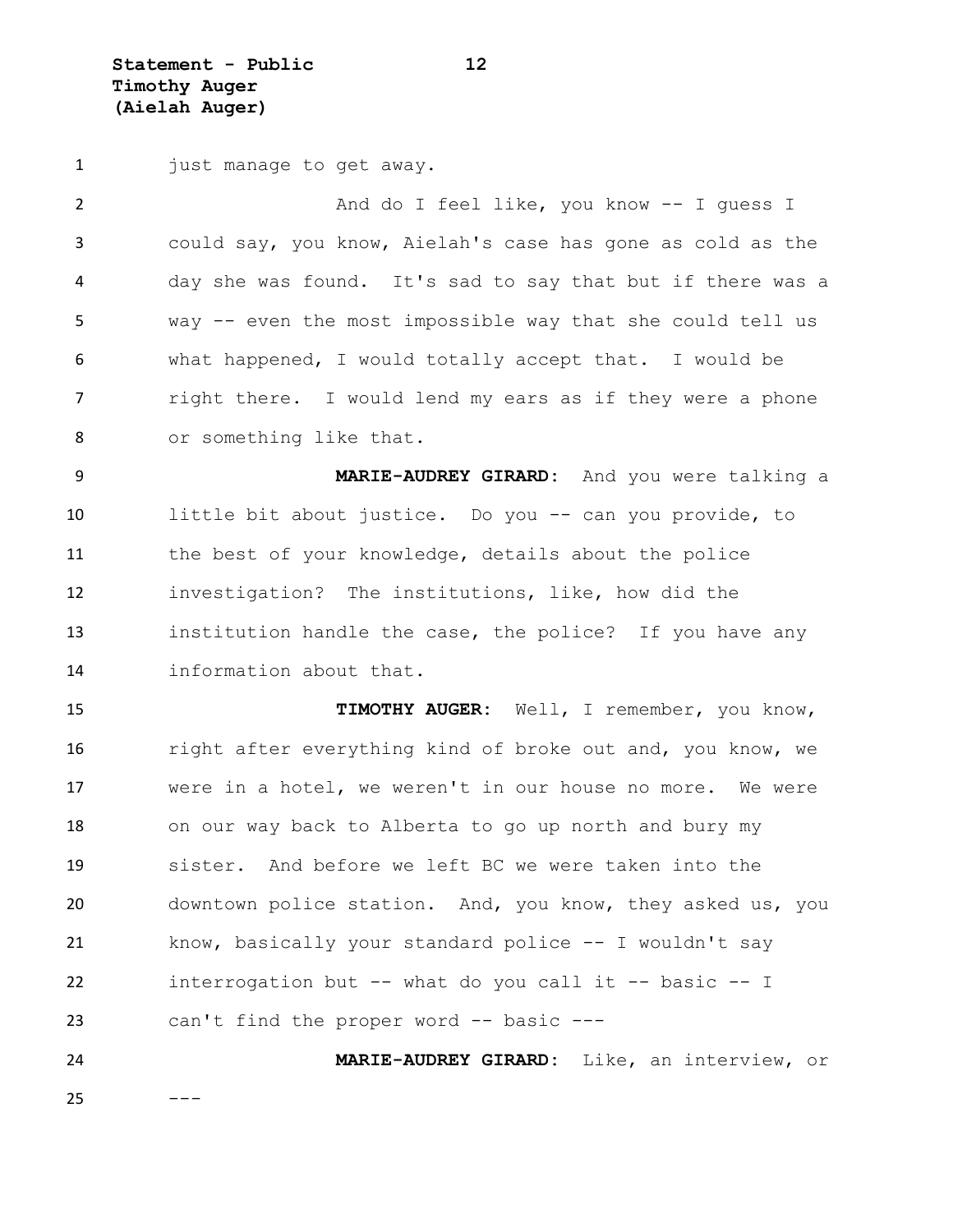**TIMOTHY AUGER:** Interview-type thing, yeah. **MARIE-AUDREY GIRARD:** Yeah. **TIMOTHY AUGER:** For lack of a better word. And they asked us questions, like, you know, specifically if I knew anybody, you know, of interest who, you know, might be able to lead them closer to the people who did this, or the people responsible. I know that Aielah had a boyfriend, his name was -- what the heck was his name? [Boyfriend]. And he was a really -- I didn't like him. He was a very unlikeable person in my eyes. And after what happened to Aielah, you know, he said to Aielah's friends, "Oh, yeah, she deserved it." So I think that he -- you know, just because of that, could be associated with those people. Especially, you know, to be as heartless as that and say something like that. Yeah. 16 And I think that him and, at the time, his friends, wherever the heck it was that they went with my 18 sisters was a drug house. Because, you know, they -- they were basically living in the inner part of Prince George, which is not really a nice place. **MARIE-AUDREY GIRARD:** And just for clarification, how was Aielah -- how old -- how old was she? **TIMOTHY AUGER:** She was 14 years old. And, yeah, when the news of her disappearance and then,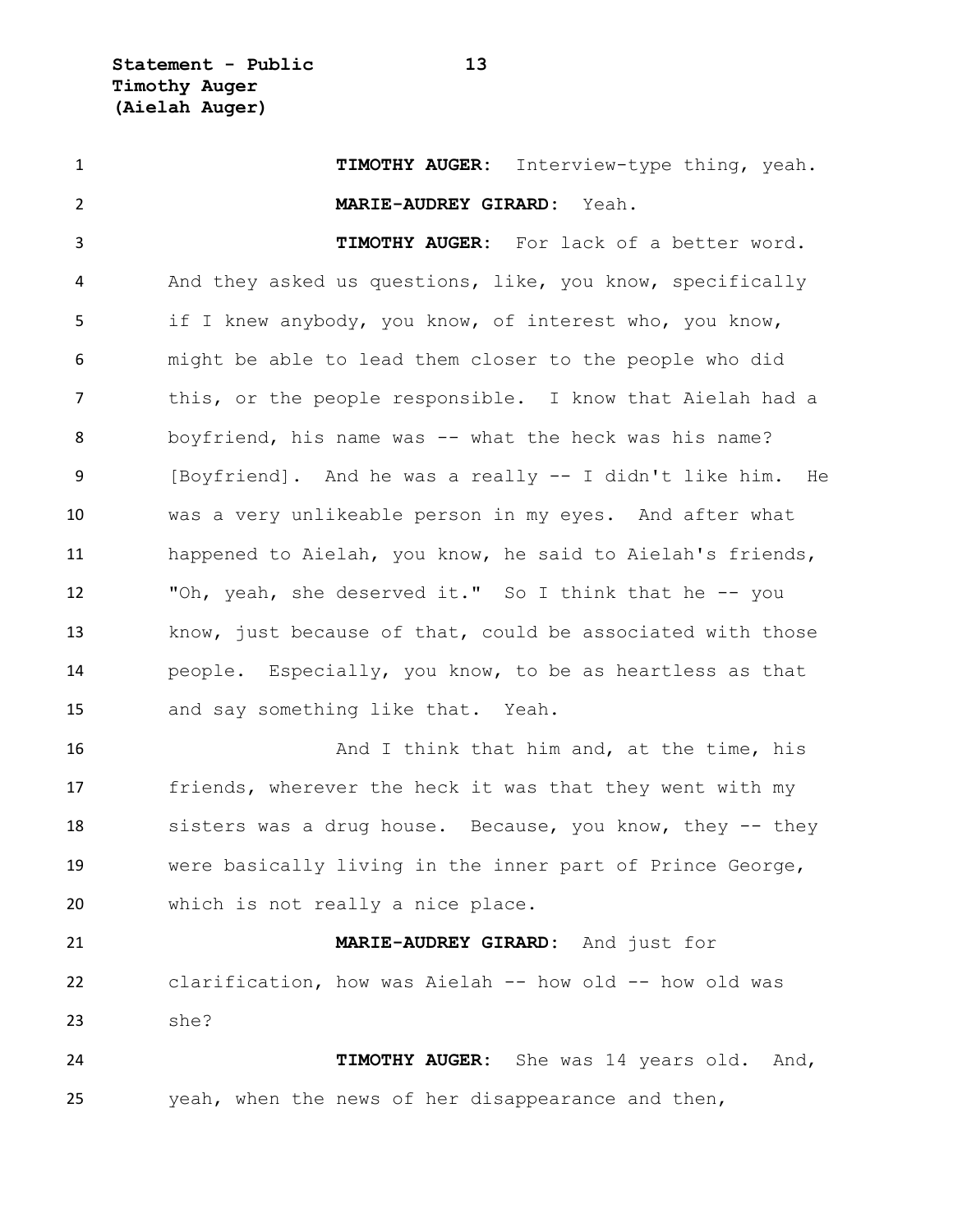**Statement - Public 14 Timothy Auger (Aielah Auger)**

 eventually being found -- because, you know, before her body was found, she was already on the news across the country and people were really getting riled up about that, you know. "I hope she's found. I hope she's found." And I -- I kept, you know, we were even hearing people on the TV, you know, sending out their -- their prayers and that sort of thing. And really hoping that she could be found, you know, would be found alive and well and whatnot. And then when she was found and it was the opposite, that really shocked everybody because, you know, 11 I -- she's the youngest person to have ever been -- to have ever been found on that highway. And we knew nothing about the Highway of Tears before my sister. Nothing at all. 14 And in my sister's case, this raises, I think, a lot of awareness with a lot of people because this is not a grown woman who's hitchhiking. She had no business even, you know, being on that highway. Whatever, she wasn't hitchhiking, or running away from home, or anything like that. She was left there by someone. And, you know, there are rumours that I've been told, you know, and, oh, the people responsible for my sister's death have already died or something like that, or -- but I don't believe that. I don't believe that at all. I think that more than one person had -- had a part in what happened. And, you know, I really do -- I really do hope that -- that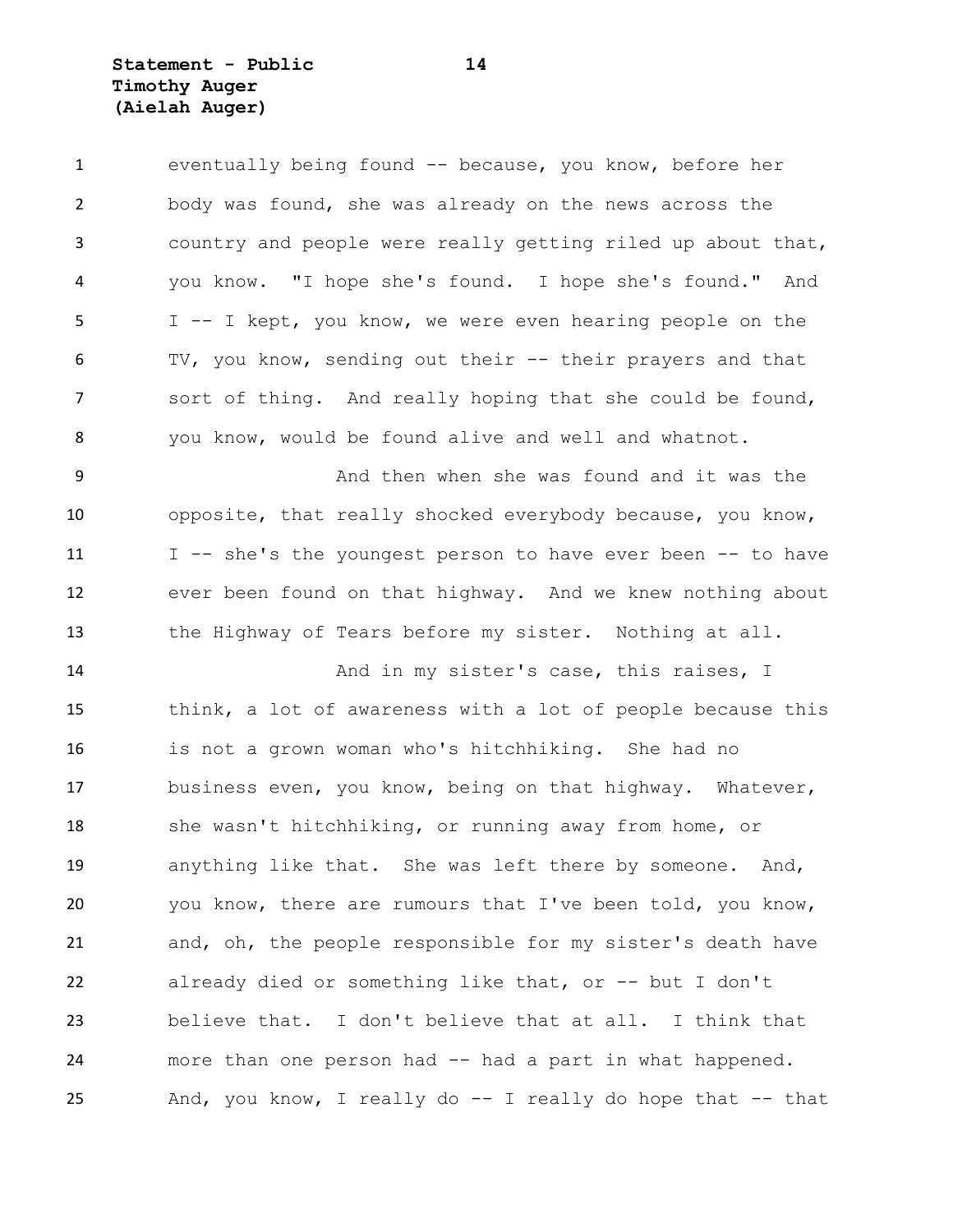**Statement - Public 15 Timothy Auger (Aielah Auger)**

 they're found. And, you know, honestly, you know, I don't think that they will be found to be honest, you know. But it's still nice to have that thought there because I have my good days and I have my bad days. And, you know, I really miss how happy I used to be before any of this ever happened. And with how my life has been now after all of that, I guess you could say, you know, the past ten plus years have been quite the journey so to speak I guess. And --- **MARIE-AUDREY GIRARD:** I know we're pressed a little bit by time and you have to leave soon but what we like to do here at the National Inquiry is to have a -- have a picture or an idea of the person you're talking about, in this case Aielah. Like, in -- not necessarily a picture -- if you have one it's even better but some nice memories you have of her that you would like to share with us for us to try to know her, who she was exactly. Because every -- everybody -- your sister's important to you and we don't want only to know her as -- we would like to know her as who she was. And you have been, like, describing her a little bit as a really nice person and kind person, happy person. But do you have memories that you will share? Like, a good memory you have with her? **TIMOTHY AUGER:** Yes. In fact, one of the

things that, to this day, always reminds me of my sister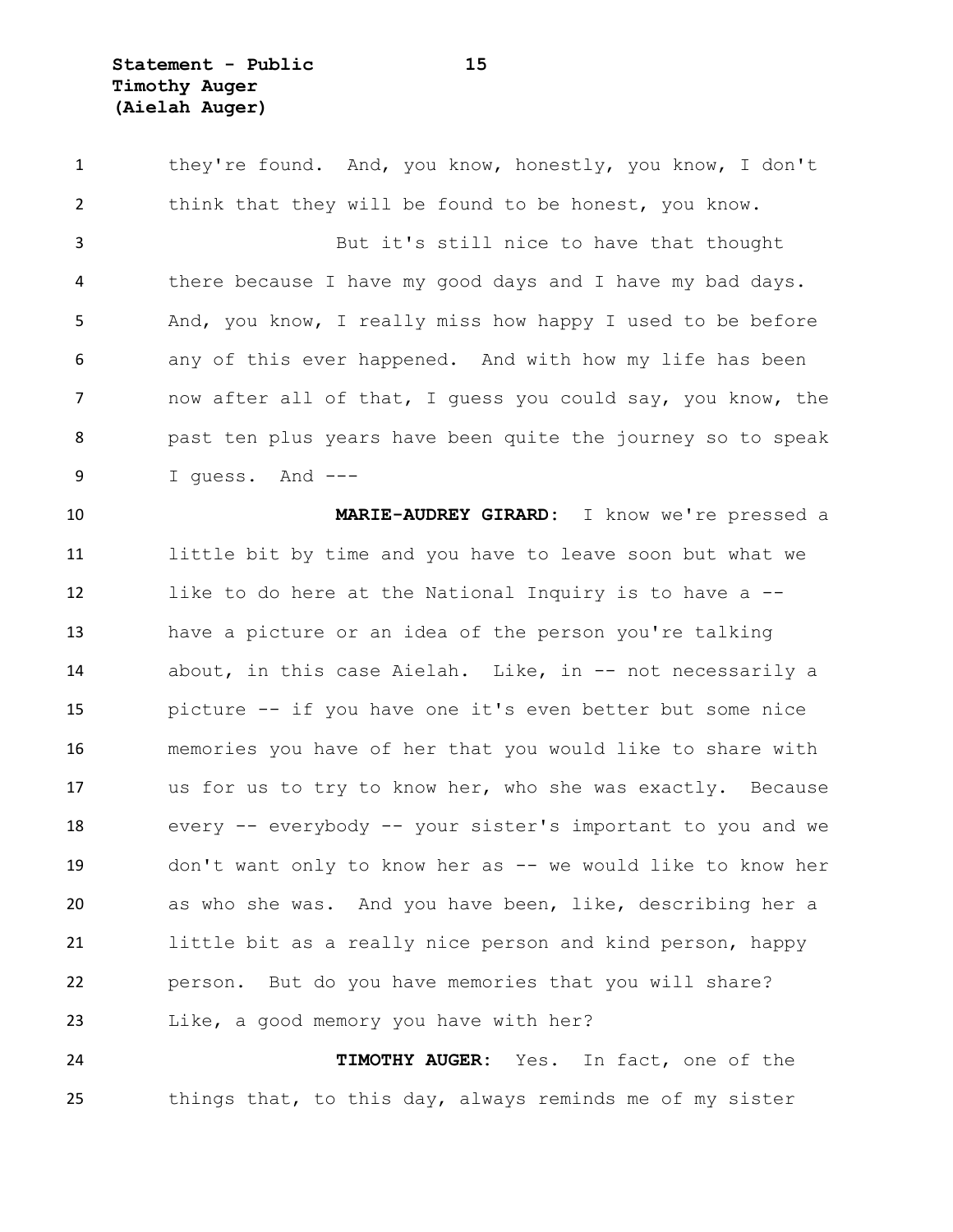#### **Statement - Public 16 Timothy Auger (Aielah Auger)**

 and really makes me laugh -- puts a smile on my face is when I find myself doing something that you normally wouldn't do but you still -- you're, like -- and then you look at -- you catch yourself in those moments and you're, like, what the heck am I doing? And, like, for example, when I wake up in the morning, say when it comes to, like, making coffee, you know, okay. So you put the coffee in 8 the filter and then you put the filter in the thing, and then you put the -- the filter in the coffee brewer, and 10 then you put the water in the back and it comes out, right. Well, my sister would be, like, you know, put coffee, she'd take the filter out if there's no filter in there, you know, put the coffee in there, you know, and then kind of 14 just go backwards in a way. And I've done that before, things like that. And my mom used to call them blond moments or whatever. And it's just basically, you know, a way of identifying those things that, like, for example, funny little things like -- let me think -- when it came to -- oh, once there was a -- it was Christmas time, she was 20 hungry, she wanted a bowl of -- she wanted a bowl of Cheerios and there was milk and there was eggnog, right. She didn't pay attention, grabs the eggnog and puts it in the Cheerios, eats it and then she's, like, "Oh, this tastes gross. What is -- what's wrong with the cereal? I think the milk is old." I said, "No, the milk's not old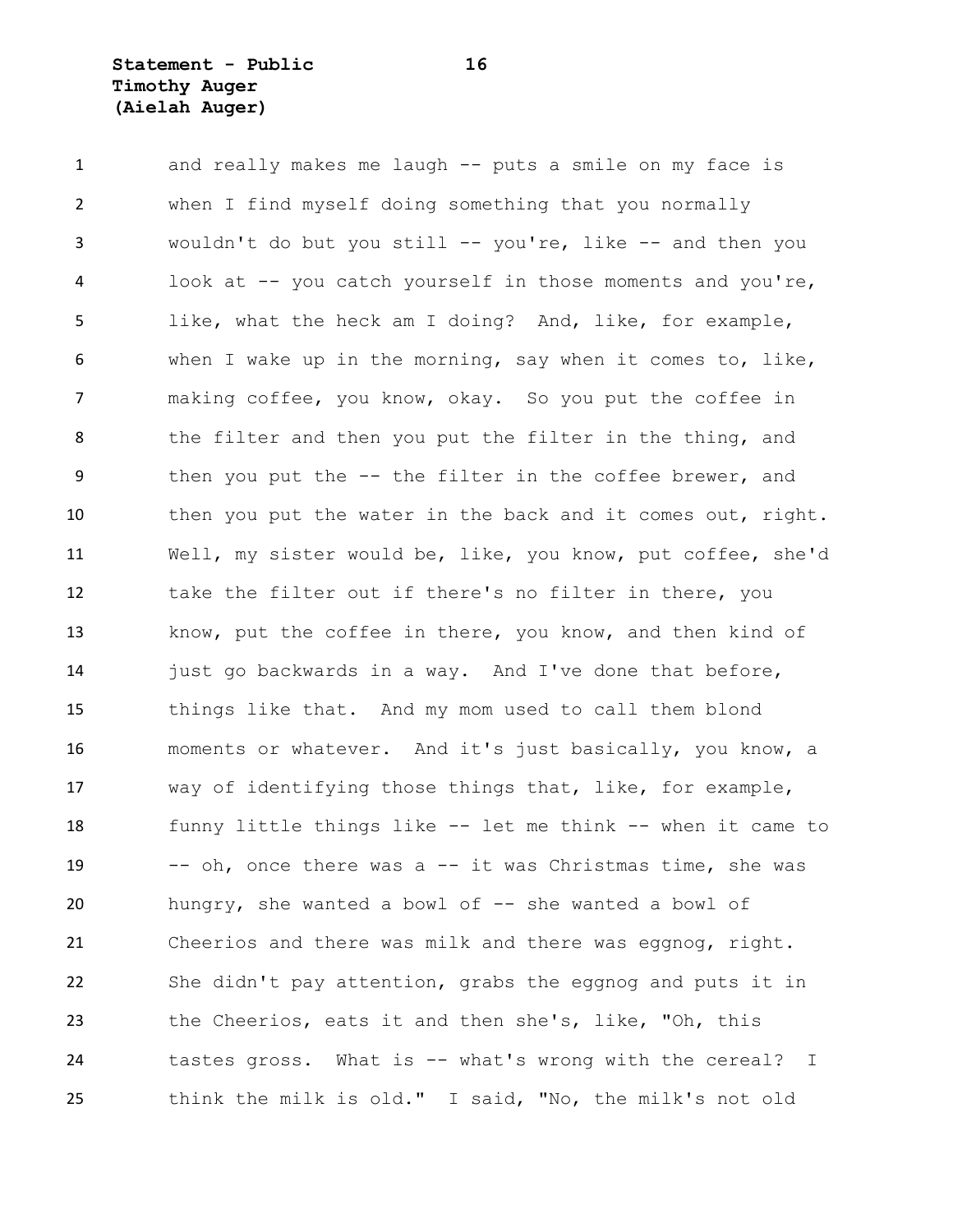**Statement - Public 17 Timothy Auger (Aielah Auger)**

1 and that's not milk you put in your Cheerios." You know, things like that. Once she puts an egg -- once when she was a kid she put -- puts an egg in the microwave, you know, it was a raw egg, put it in there and turned the thing all the way up high and left it. Figured that she'd come back and the egg would look like a fried egg. Next 7 thing she hears a big bang and sees a light. She opens the thing and there's egg shells and egg all over the microwave. I'm, like, "You got to clean that now." You 10 know, things like that.

 And she would also try to dress up her cats in clothes and, you know, cats don't like that so they just lay around and get lazy. And she was just really, like, basically a free spirited type of person, you know, wanted to do her own thing and was always happy and basically she followed her own path. And that was the scary thing because even as a kid she would just, you know, wander off and sometimes we wouldn't know where to find her and we'd freak out and call the police and the police would search for her, and then they'd find her, and then bring her home. And then, you know, my mom had to deal with Child Welfare and Child Services a lot because of that. They would think my mom doesn't know how to take care of her kids so then they'd try and take us away. And we'd get angry at my sister because then, you know, that would basically screw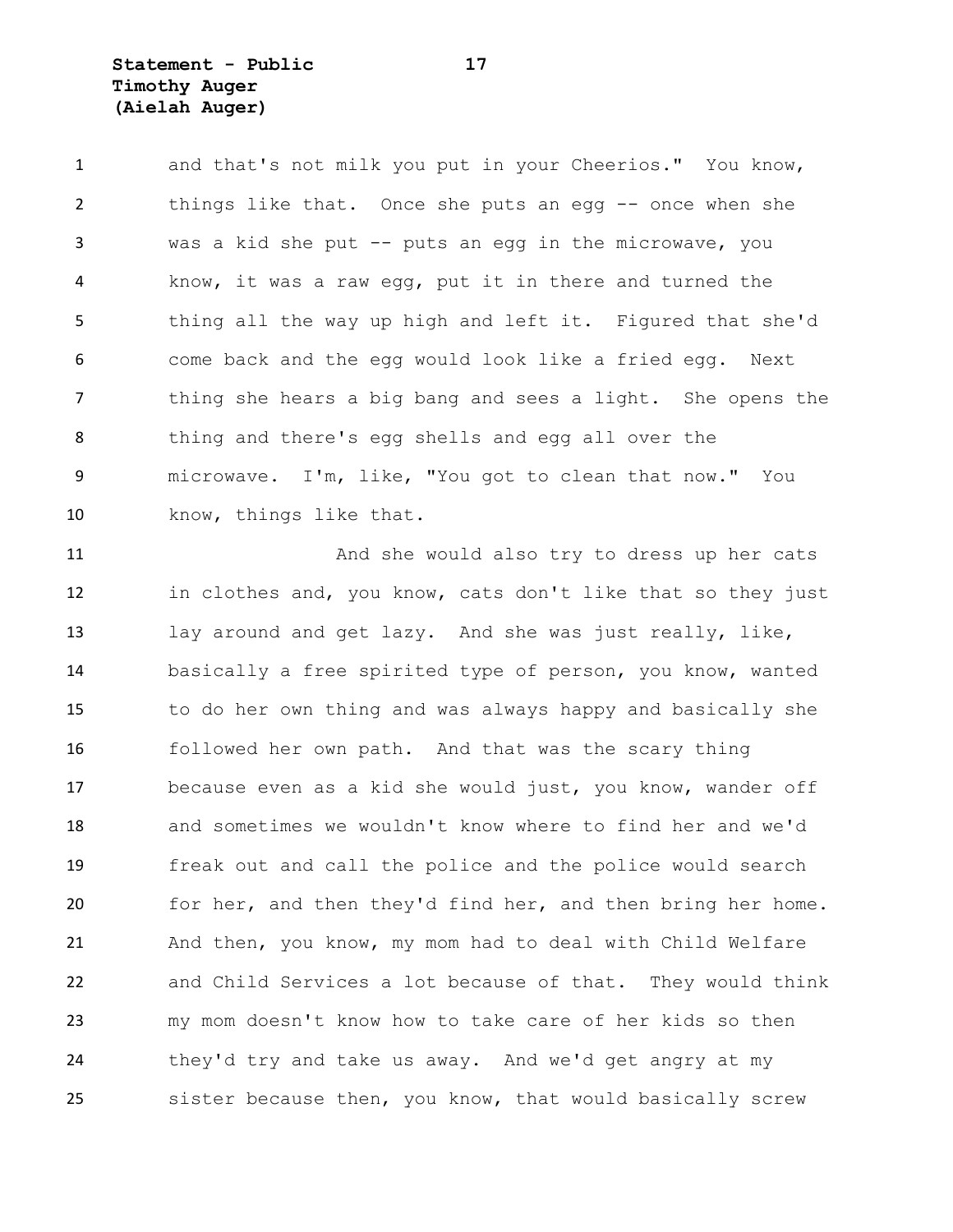**Statement - Public 18 Timothy Auger (Aielah Auger)**

 up everything with our current situation, with our house and, you know, our lives and, you know, school and everything. And, yeah.

4 And, yeah, I think the worst thing, you know, to ever happen to my family is drugs and alcohol. 6 And that factor is something that's always -- always been there, which is tough to say. But, you know, we grew up 8 around that and we -- like, seeing people battle with substance abuse and, you know, it -- it plays out, like, it -- it stems from problems in their childhood, you know. And my mom never grew up with biological family, you know. 12 And from what I had heard, you know, she didn't have a very great childhood at all. She was abused. My uncles were abused. They all grew up with different families. So as a result of that, they battled with drug abuse and alcoholism. And my mom did a good job, you know, stopping 17 that and quitting that.

18 And, you know, fast forward, you know, we're in Prince George now and even at that time she was still battling with drugs and alcohol. She had a job but it just started to look like that same situation all over, you know. And that was basically the reason we left this city here was because of a similar situation that happened where some creep tried to bother my sister and, you know, we found out about that and left the city. And then we ended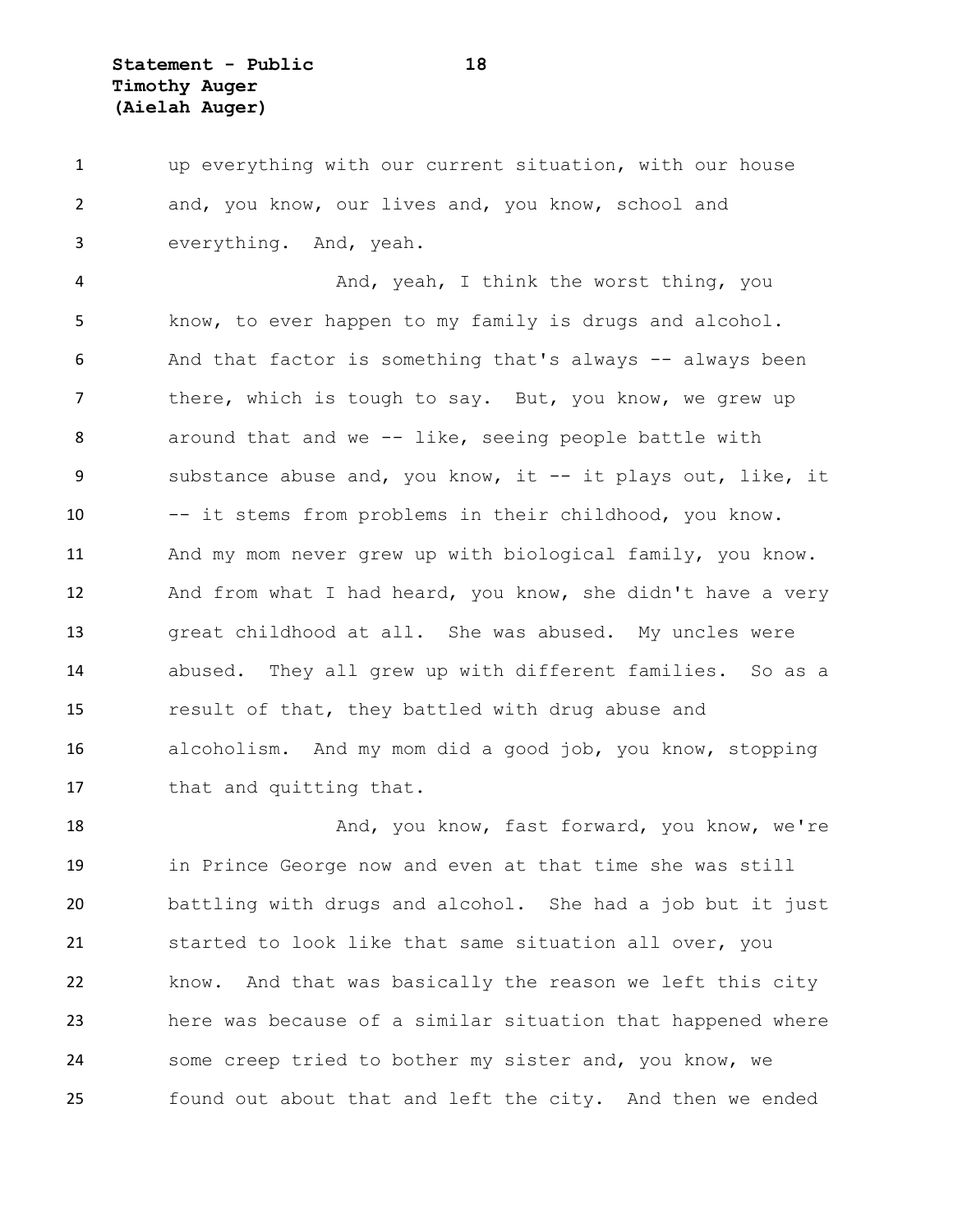**Statement - Public 19 Timothy Auger (Aielah Auger)**

up in BC.

 And -- and now come to think about it a lot of times in my life I had good intuition about things. And kind of just never said anything because it -- you know, I did tell my mom, "It's not a good idea. I don't think we should go there. What is that place like?" You know, I seen it and I was, like, "No. No way." Because we were originally supposed to go to [inaudible response] but, you know, there's no point in -- in, you know, saying, "We should've done this and we should've done that," or, "Could've done this, could've done that," you know, because now, like, you know, time has passed and it already happened. All we can do now is try to get some semblance of justice out of it. **MARIE-AUDREY GIRARD:** Do you have any recommendations for us -- for the National Inquiry, for the

 Commissioner in how we can change this situation? For 18 things that happened to your sister never happen again.

 **TIMOTHY AUGER:** Geez, that's a tough one, you know, because, I mean, it's, like, how -- what else would I be able to say, you know? Tell all the kids to stop doing drugs and drinking, you know. Tell everybody who's got things to deal with, you know, to take counselling and, you know, it's not that easy. You know, it's easier said than done and that's definitely how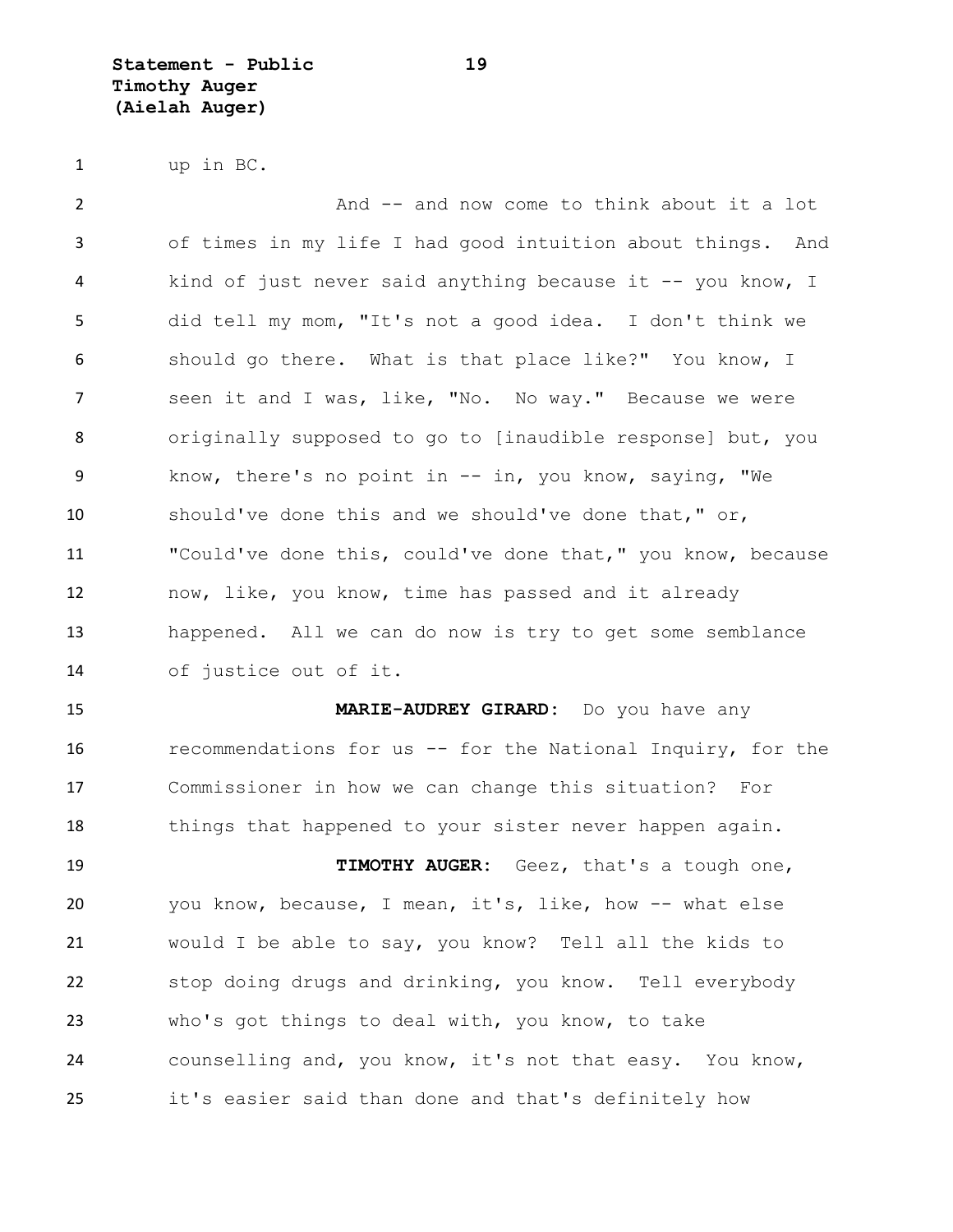**Statement - Public 20 Timothy Auger (Aielah Auger)**

 everything usually is in the world today. **MARIE-AUDREY GIRARD:** Sir, do you see, for instance, you're mentioning support -- do you see, like, for instance, at any point, if your family needed support, like, was it provided to you and your family? **TIMOTHY AUGER:** Yeah. Yeah, and you know what? I, myself, I -- I never did take any counselling, I 8 just sat and stared at the big, blue sky. And, you know, let the big guy out there deal with it. Because in the end, you know, they say he's the only way. And those was people who did what they did won't get away. Definitely won't. Because if there's anything that you can do, you know, it's believing that the right thing will happen. It may not happen at the time that you want it to but it will happen. And I've seen that a lot already in my life. You know, I -- I went through tough times and I kept my mind in a positive place. And I kept on believing that. And with my own hard work and effort, the right things started to happen. You got to keep yourself in that positive state of mind even when things go downhill. And it's not always easy. And -- but, you know, you don't have to be superman. You just take a deep breath and, you know, you're still here after that breath then, well, there you go. Still -- you're still doing it, you're still making it, you know. And basically it's things like little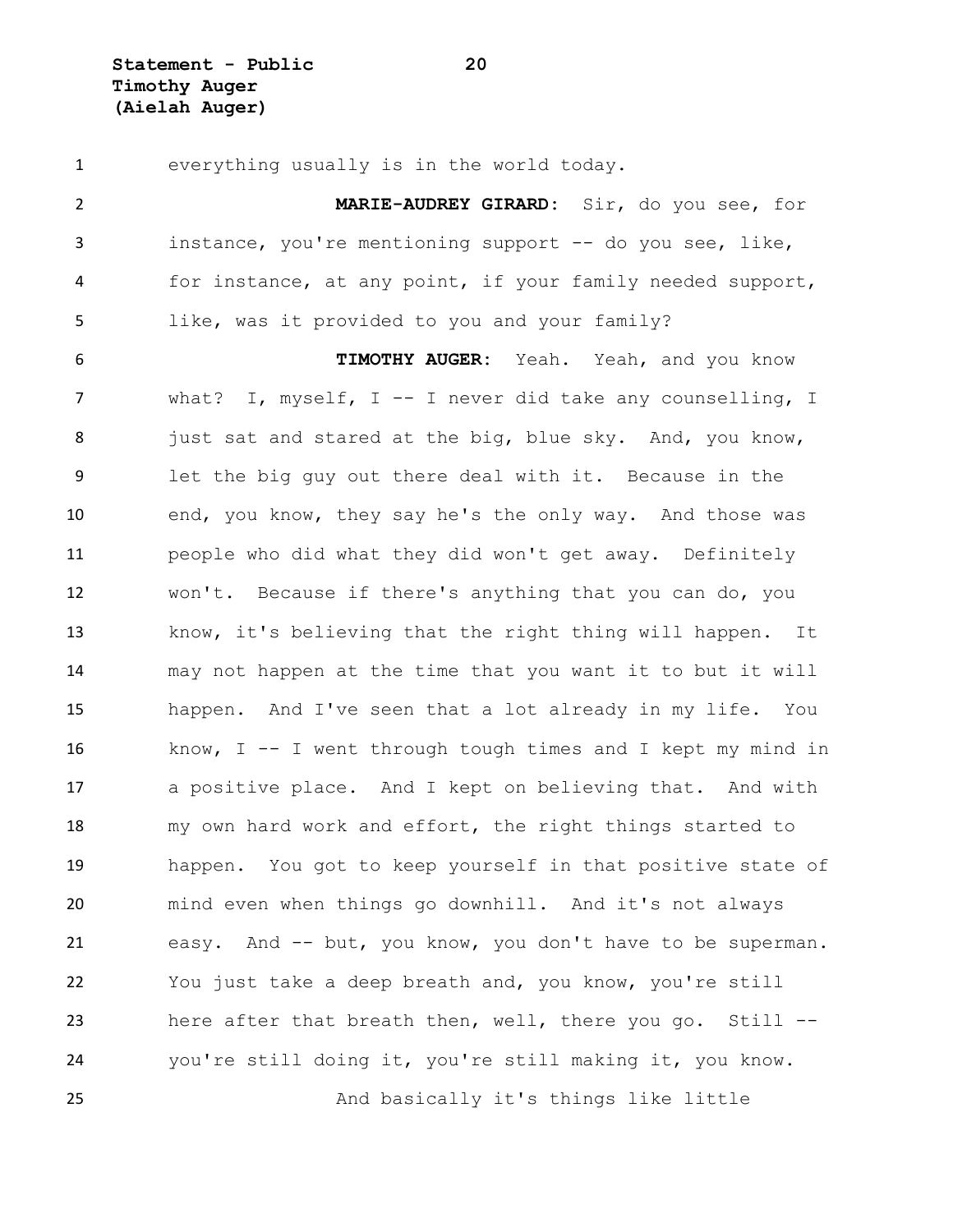# **Statement - Public 21 Timothy Auger (Aielah Auger)**

 thoughts like that that keep me -- keep my mind in a positive place. Because I think today about -- you know, I wonder about, you know, what I'd be doing if my sister was still around, you know, what she'd be up to. And, you know, I'll never be able to, you know, completely cut off 6 that feeling of anger and rage that comes with, you know, even the most happiest of thoughts and memories. But it 8 just so happens, I quess, you know, for some people that's how life turns out to be, you know. Take the good with the bad. Mostly the good. You know, it's, like, that question, you know, how full is the cup of water? Is it half empty or is it half full? And I say my cup is more full.

**And another thing is that, you know, you can**  never really tell, in great detail, how your life is going to be. But if you take some time to think about it, or, you know, just look in the mirror -- this mirror, you get a clear enough idea. And however dark a person's life, you know, can turn out to be at times, you know, even the littlest -- littlest bit of light could help them find their way. You can always find the light when it's dark. 22 And, you know, after my sister, you know, my mom's way of healing was -- well, she really took that

24 really hard when she -- when what happened happened. And, you know, instead of us, you know, clinging together, we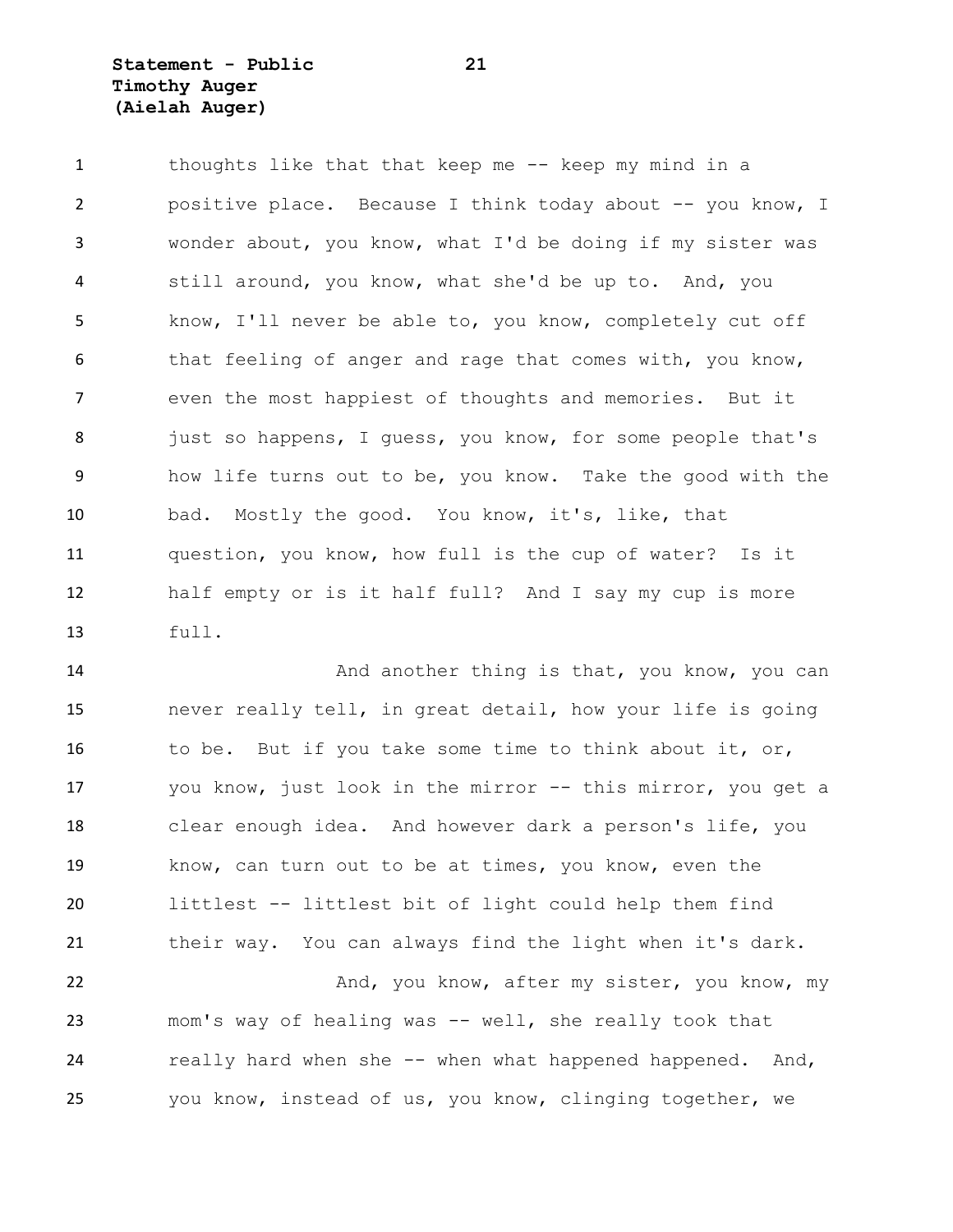# **Statement - Public 22 Timothy Auger (Aielah Auger)**

 kind of just, split up. And, naturally, for me, you know, I just wanted to be alone because I didn't want to be around the drugs and the alcohol because I seen it right away as, you know, there's no point in indulging in the substances that played a factor in this whole mess for the sole purpose of grief. And it was just frustrating too, you know. At the time, I can say it was mostly just pure anger and hatred for -- just for, like, whoever it was or whoever it is that did what they did, you know. And it's, like, if there's anybody that -- if there's anybody I hate, it's those people. Strongly. Hate's a strong word and I'll use it strongly when it comes to those specific people because they basically destroyed our lives and for what reason, right? For nothing.

15 And, you know, it's basically the same thing plays, you know, goes around and around in my head every 17 time, you know, I think about it. I remember how she was, 18 how happy she was. I remember how -- how free-spirited she was at heart. I remember her love that she had for her cats and, you know, then I think about how she was taken, basically, away from us. And with that, you know, I think a lot of things about that, you know, because we don't know what happened. We don't know what happened. And if we did, well, then whoever, you know, took her life would obviously be in jail right now. And, you know, there's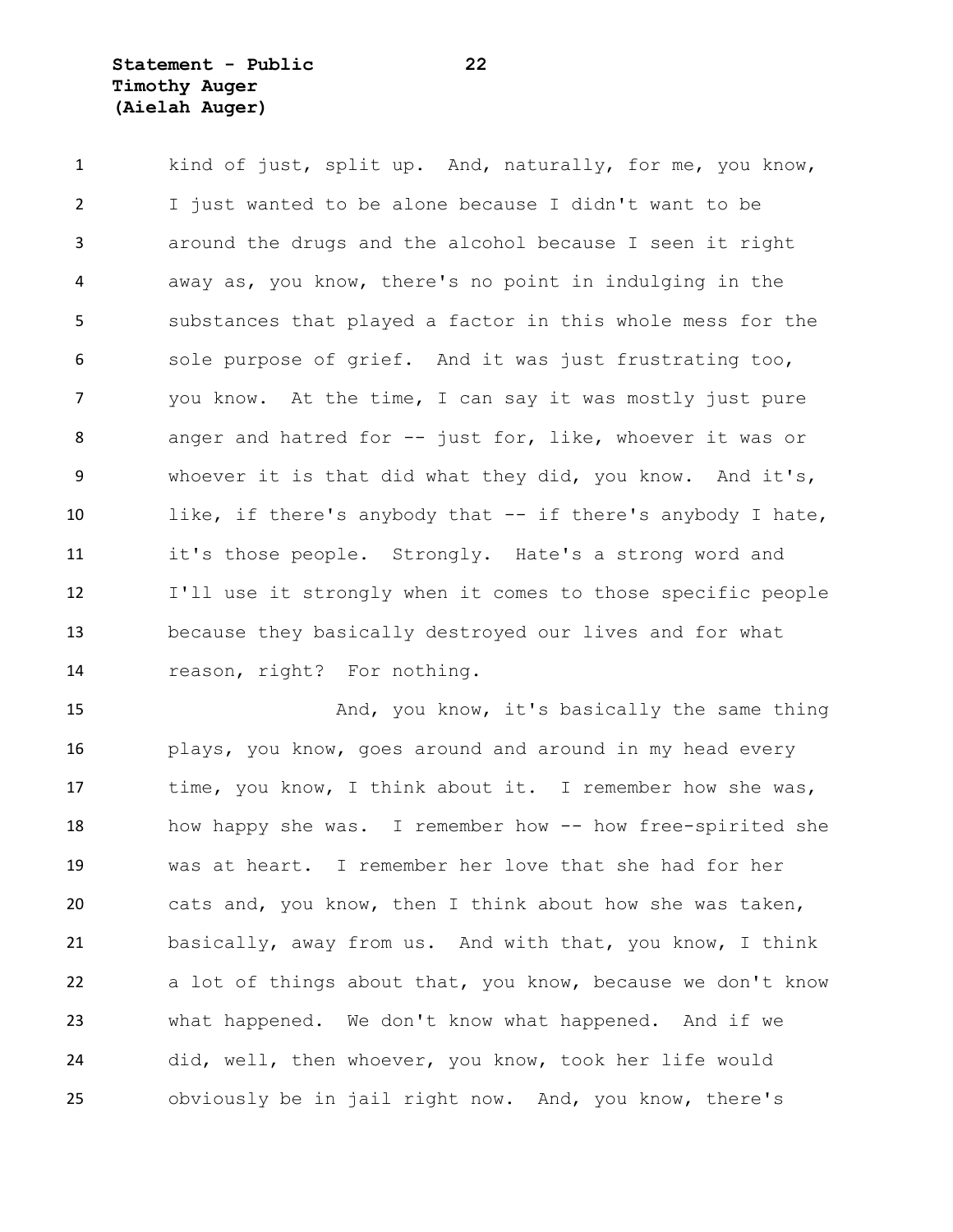another thing, you know, they could be in jail but just not for this though.

 So, yeah, then I think, you know, she -- even though she was a happy person, there were things that she dealt with that made her very sad inside. You know, she was a -- she was bothered by a family member and that was when she was 11 years old, 10 or 11. She was crying, she told us all. And at the time, that person was only 16 years old, he was taken away and I don't know what happened with him, if he was sent to jail. I think he was.

11 And after that, you know, I became very protective towards my sister. And as a result of that, you know, with her stubbornness, it resulted in angers -- or not -- arguments. It resulted in arguments. And, you know, I'd always tell her -- ask her, "Why do you have to be so stubborn?" And, you know, "Can't you just stay home 17 for once?" And, you know, she never really wanted to stay 18 home. And that's because, you know, by -- at that time, we 19 -- you know, we were just getting to that age that, you know, I could pretty much say that we were done, you know, we were teenagers, you know, I was 17 years old. So if we were here in Edmonton, you know, a year after that, I would have moved out of my mom's house and I wouldn't have cared where I went to go stay. Even if it was on the streets. I would have -- I would've went out there to go and find my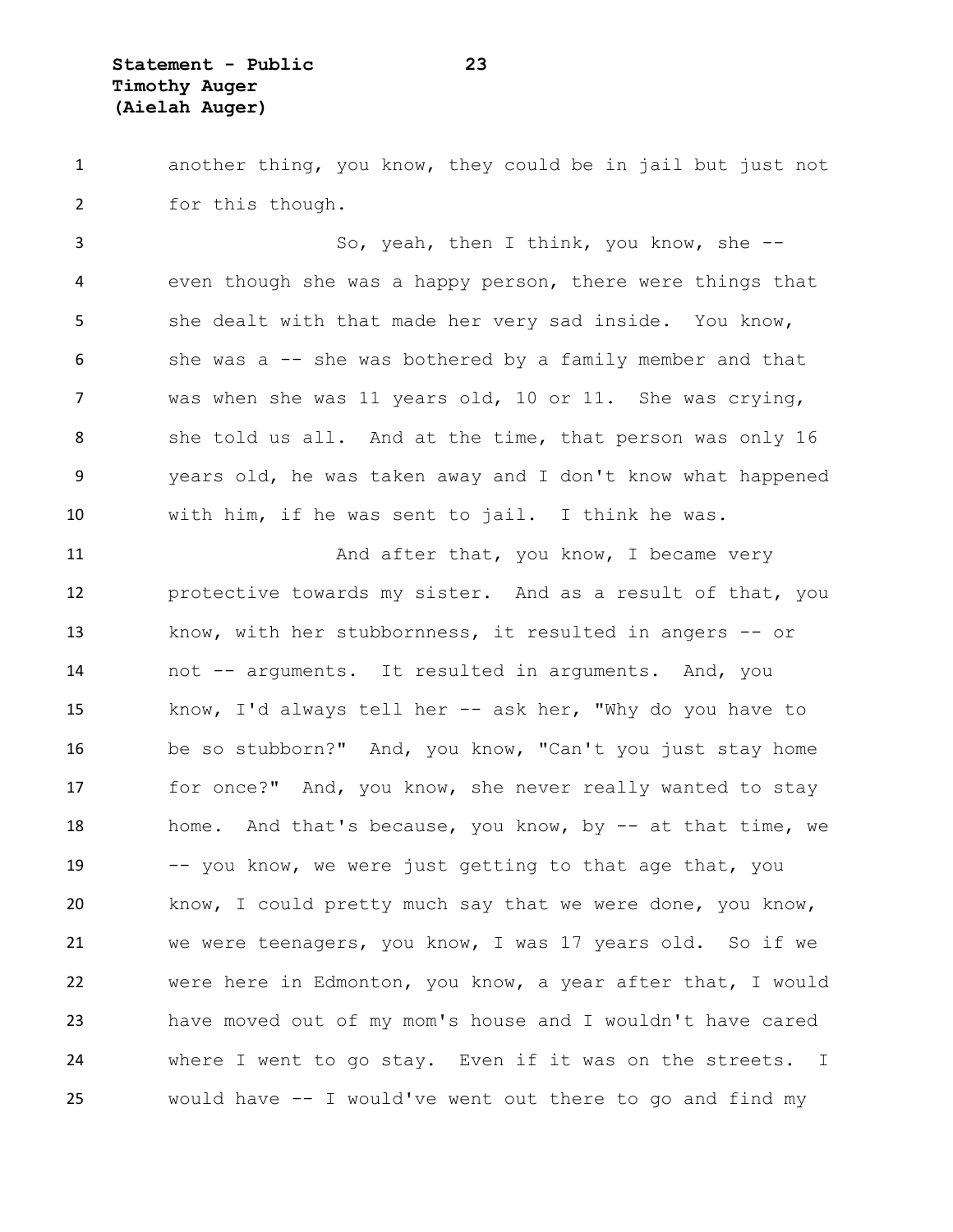**Statement - Public 24 Timothy Auger (Aielah Auger)**

 own place to live so that I could get away from everybody and their problems. And just deal with my life and what I have, you know, on my hands.

4 And I think, you know, because that, like -- or at the time, we had a lot of tensions in our house. And, you know, Aielah didn't want to be around, you know, 7 the hostility I quess, because even though, like, things --8 things -- when I think about how, you know, everything that had kind of, sort of played up to what happened, you know, I never drank at that time, never did drugs. And at the time everybody was always telling me that I was the strong one, you know, that I was the one -- the only link in that house keeping everybody's heads afloat because I was the only one who actually had the wise words to say – [*One line redacted pursuant to Rule 55*].

 [*Two lines redacted pursuant to Rule 55*]. So I seen myself as setting the example for those kids. And I'm like, "You know what? Everybody else here is doing these things but it doesn't mean that I have to, you know? And that's what you guys should see is that just because people are, you know, drinking and doing drugs, and this and that, doesn't mean that you have to do that, you know. It's what you call being your own person" type of thing. And also, I understood that, you know, at the same time, 25 the reason why my [family members] you know, do those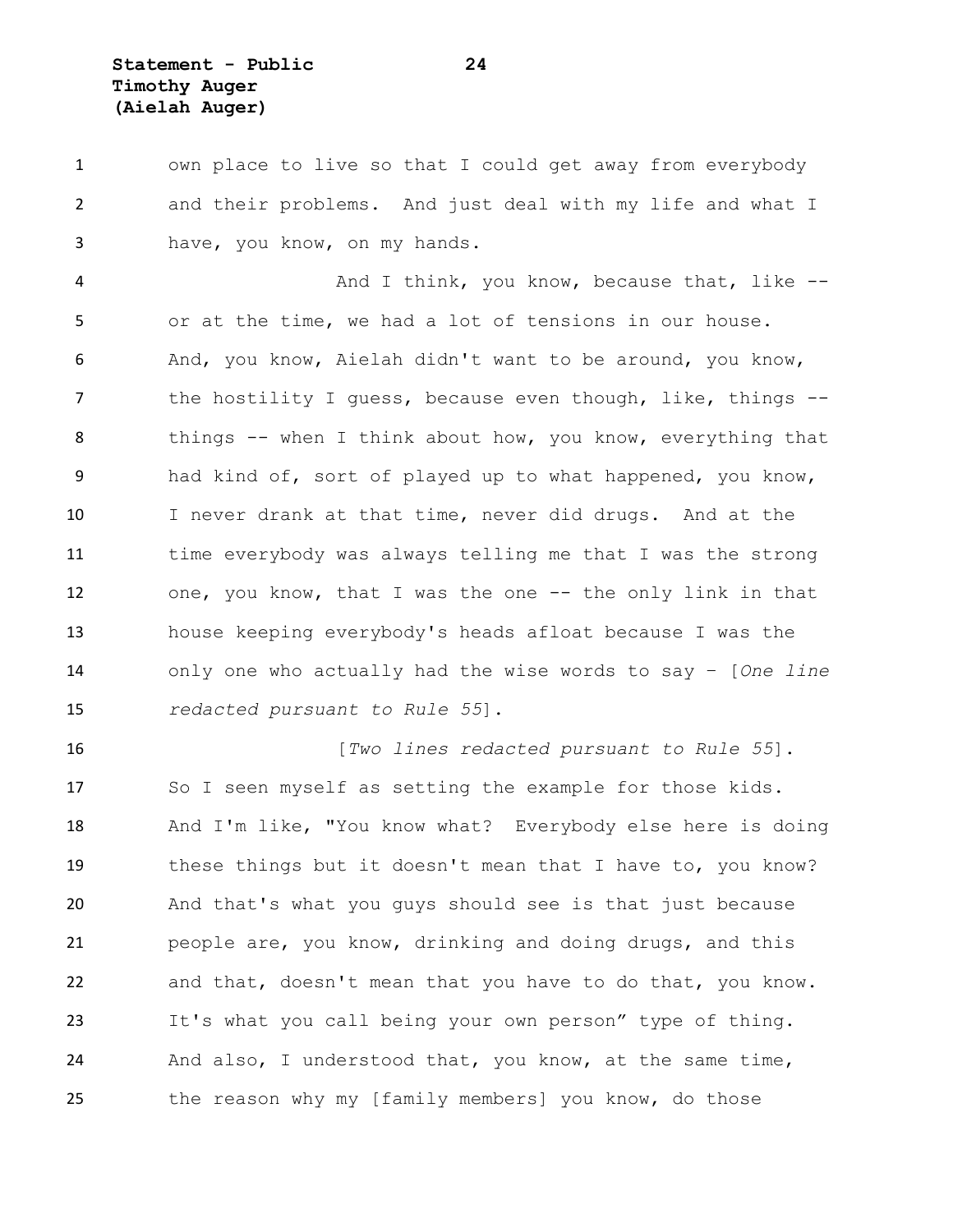# **Statement - Public 25 Timothy Auger (Aielah Auger)**

 things is because they all had their own issues to deal with. And, you know, I was never abused sexually in any way, shape or form. You know, I was called names and called ugly but, you know, what kid doesn't experience 5 that, I mean, in today's world? You know, so I was -- I would always think and ask myself, "Why do people have to be the way they are?" And then, you know, I'd think, well, there's a reason for everything. And it was that alone that kind of helped me put things into perspective. You know, because what happened to my sister when she was, you know, 11 years old, that was why, you know. [*Four lines redacted – personal information*]. I think it was just that [Sister 2] wanted to be Aielah's support and, you know, not make her feel so alienated. And that was why she was kind of her little sister's keeper.

16 And then there was me, you know. I would 17 just sit back and wonder, and observe, and, you know, try and understand, and, you know, I would -- I wouldn't always fight with my younger sisters. Sometimes I just, "You know I love you, I care about you and sorry that we argue. We shouldn't argue because life's too short for that." And, yeah, I ended up drinking on my birthday when I turned 17. And I drank with Aielah and she thought I was funny because I got too drunk. And everybody was laughing at me. And the next day, I woke up just feeling really depressed and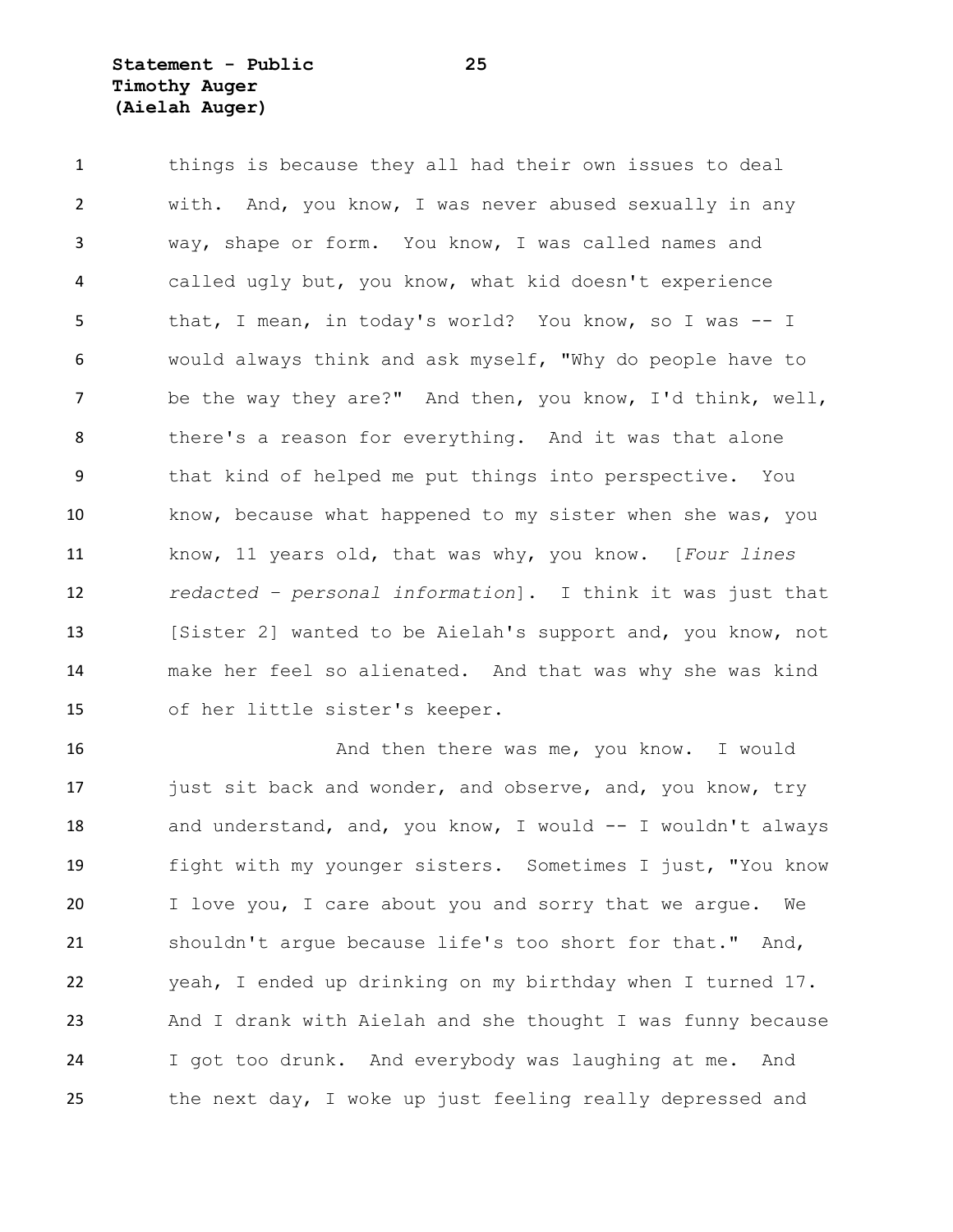**Statement - Public 26 Timothy Auger (Aielah Auger)**

1 really gross and hook -- because of that. Specifically, because of the drinking because, you know, I just, like, you know what? I just don't understand how people can become addicted to this stuff. Like, why, right?

5 And, you know, when I was 23 I overdosed on almost every drug you could think of and that was because of depression because of what happened to my sister. And I didn't want to leave, you know, another heartache on everybody's shoulders. And I'm glad I actually came out of the hospital alive. And I seen light in a different way -- life in a different way. And I guess in a way, you know, it helped me deal with a lot of the pain that I already had from enduring the whole traumatic experience of, you know, losing my sister. And then eventually my mom. And, you know, I -- as a kid, I always used to sit and think, and become stressed out about, you know, what's going to happen, you know, when I'm, you know, close to 30 years old? People are eventually going to leave this place and how are they going to leave this place, right? Of course, drugs and alcohol are the reason why. And, yeah, I try not to get, I guess, tangled up in those things.

 **MARIE-AUDREY GIRARD:** You look like a really strong person.

 **TIMOTHY AUGER:** Oh, thanks. Yeah, as a kid, I guess, you know, I got used to being alone. And I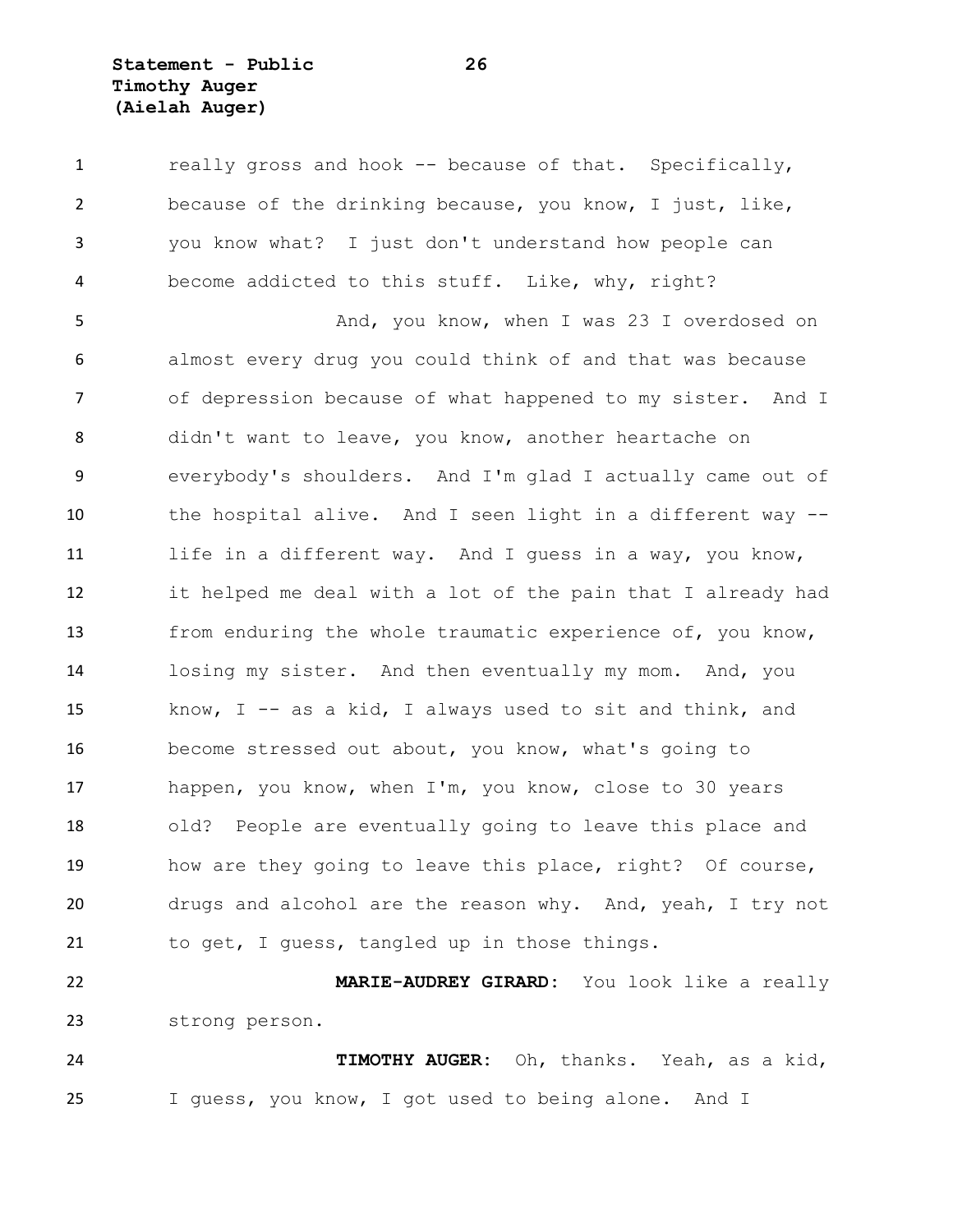**Statement - Public 27 Timothy Auger (Aielah Auger)**

 overcame the urge and the need to cry as a kid from being alone, or feeling scared, you know. And keeping my mind distracted, you know, like, watching movies but then, you know, I'd get these -- I always paid attention to my emotions were the number one thing. If I felt even slightly off I had to, you know, stop what I was doing and sit and think. You know, I'd look out -- look out the window, I'd look at the sky, I'd look at the cars going by. 9 I'd feel the wind or something like that, you know. Little things like that. Put my hands like -- like this or like this, or like -- what is it?

 And then I'd start thinking, I'd close my eyes and I'd think about, you know, just current things at 14 any time that might, you know, be causing that. And usually I was right, you know, if it was, like, say, at any given time when we were kids, you know, I'd come home and I would, you know, when you walk into the room, you could feel the energy in that room. And I would be able to think 19 and feel, or I -- you know, I'd play around with the idea in my mind, "Okay, this is what's going to happen. Watch. We'll see if it's going to happen and we'll see if we're 22 right or not," you know.

23 And I would sit and draw a picture and I would listen to what's going on around me with my sisters and the TV, and, you know, my mom cooking and, you know,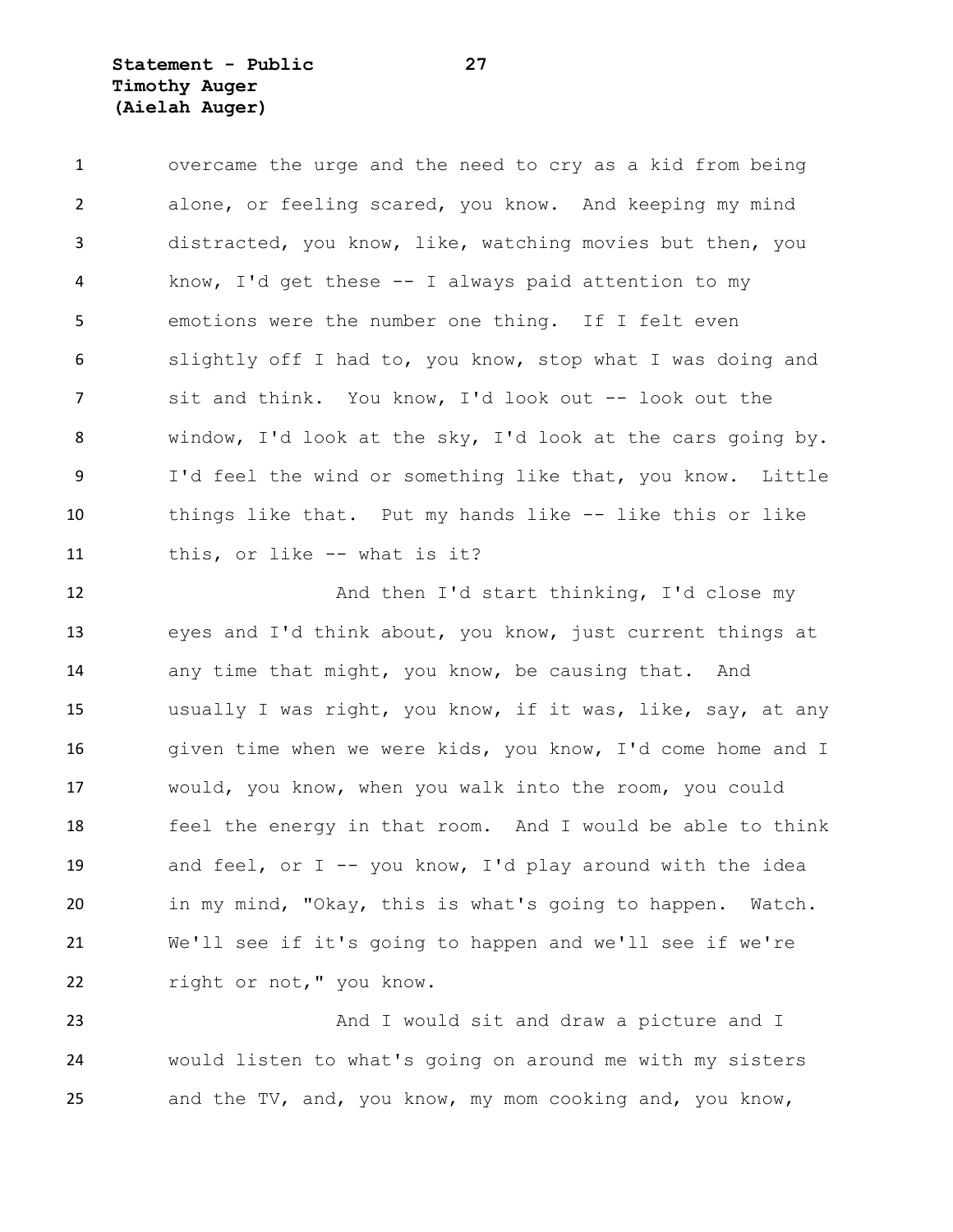# **Statement - Public 28 Timothy Auger (Aielah Auger)**

1 the phone ringing, and everybody, you know, just living their lives. And, you know, sometimes I'd be right, you know, and my mom and my sister would argue, or my sisters would maybe argue with each other or my brother would start, you know, getting bored and then look for people to tease or something like that. And eventually I developed strategies to kind of just disappear without being noticed. 8 And I would hide around the corner, or, you know, be within earshot of, you know, everybody else so that they -- they'd start to wonder, "Where -- where is Tim?" You know, my mom would wonder where I'd go, or where I was and sometimes I'd be in my room, or downstairs.

 Then, as I got older, then, you know, it was, like, you know, I'd go to a park, or I'd go for a walk, or I'd hang around outside, you know. And all those times that I was alone I would always be thinking about life and what's going to happen, you know, in the future, 18 five years from now, or ten years from now, twenty years from now, you know. And I would just -- I'd think, geez, you know -- you know, thinking about that would bring up things, you know, that were relevant at any time like my sisters and basically my whole family and their whole, you know, doing drugs and drinking, you know, sort of thing. 24 And, you know, I would just wish that, you

know, at times that they could just see that that's not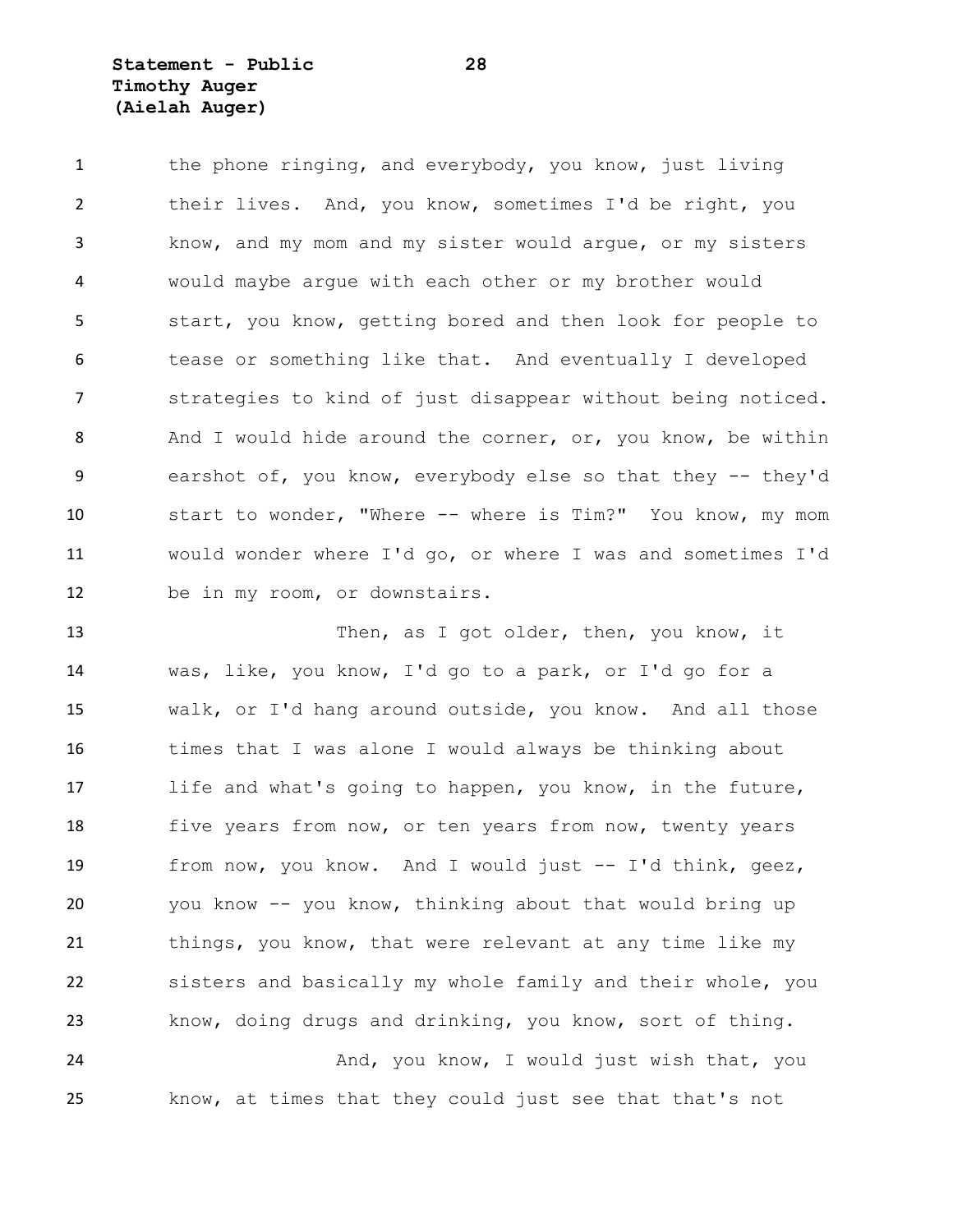# **Statement - Public 29 Timothy Auger (Aielah Auger)**

1 good for them. And I always told my self, "Well, you're not in control of anybody. You can't, you know, force anybody to do anything they don't want to do." And a lot of times, when I was a teenager and a kid, you know, I would tell my [family members] you know, "This stuff's never going to lead you guys down a good road, a road of happiness. And it's never going to bring you the better things in life. And I'm just saying this now because I'm not going to regret not telling you guys that when I'm 30 years old. Because you guys are smart, you guys can listen."

 But, you know what? It's not that I'm relieving myself of responsibility or anything like that but what else can you do when people won't listen to you? You know, and when you care about these people too. And it's just like in one ear and out the other type of thing. 17 And, basically, I do see the reasons, you know, why and how alcohol and drugs played a pretty big factor into everything that happened leading up to my sister's death because she wasn't surrounded by people who, you know, wanted to make things better. They'd say that they would but then, you know, their actions were very different, you 23 know, here.

 [*Six lines redacted pursuant to Rule 55*]. You know, things like that. Everything makes an effect on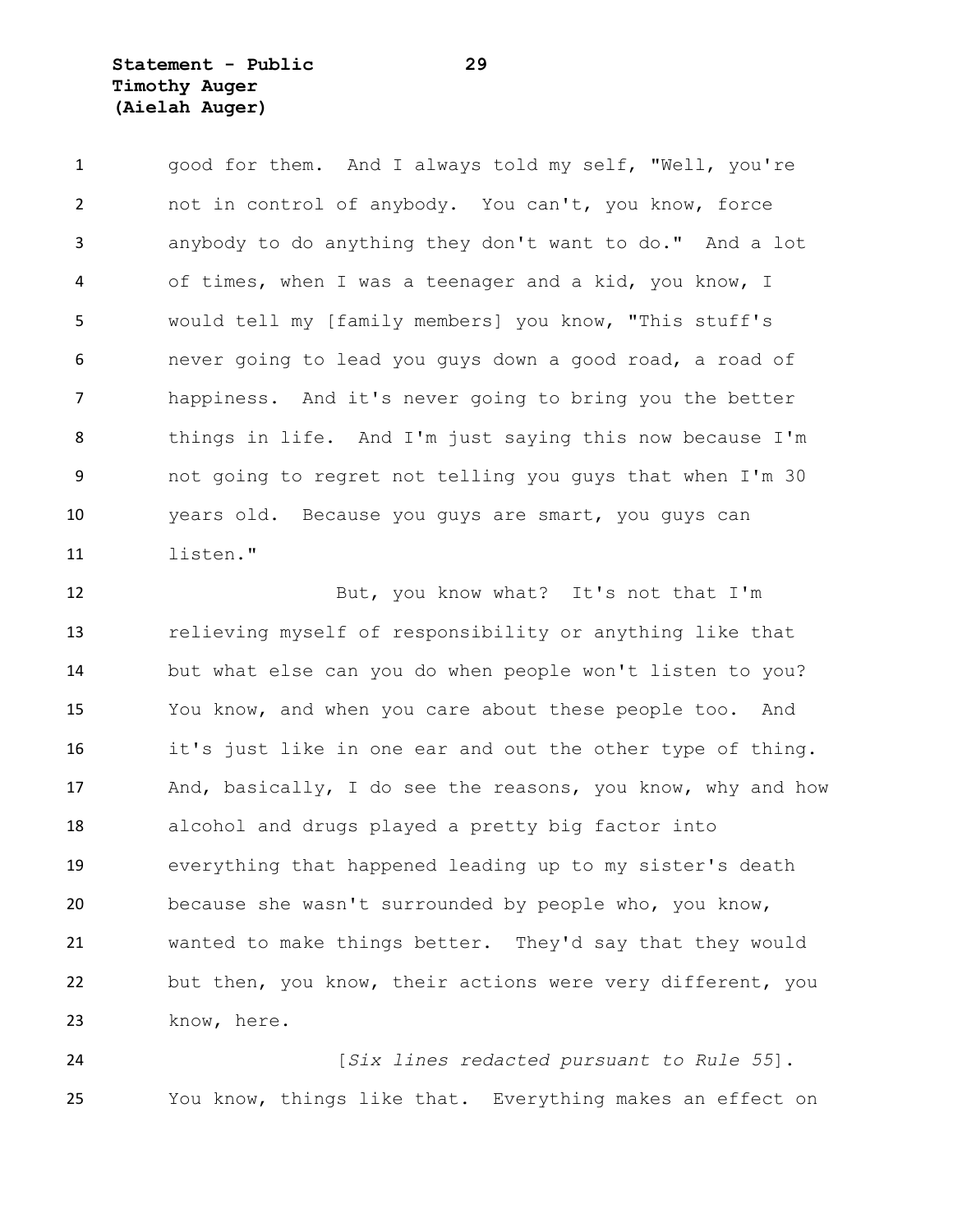an 11-year-old kid. You know, especially a girl, you know, because Aielah was very impressionable, very. Like, at 11 years old she -- she was already, you know, kind of like becoming deviant in a way. Stealing clothes from shopping stores and stuff like that. And wandering off, and friends from school and stuff like that. [*Two lines redacted pursuant to Rule 55*]. And that was stressing her out. So, yeah, I mean, like, drugs and alcohol are what my family had, you know, battles with a long time before Aielah ever went missing, and disappeared, and was eventually murdered.

 And because **-**- because of her, you know, seeing that a lot of the time, because she experienced it in her childhood, it was, you know, playing out in her 15 teenage years or whatever. And I was always against them, you know, going out to hang out with their friends and eventually drink and do drugs because I knew that's what 18 they were going to do.

19 And I guess I do, in a way, I blame myself for not being there. And I don't know -- I guess you could say I don't know what I would have done. And I think about that. That's one of the things I think about the most, you know. Say I was there, say I did go out there with her and them, and drank and -- I don't think that would have been very great because then I would be impairing my judgement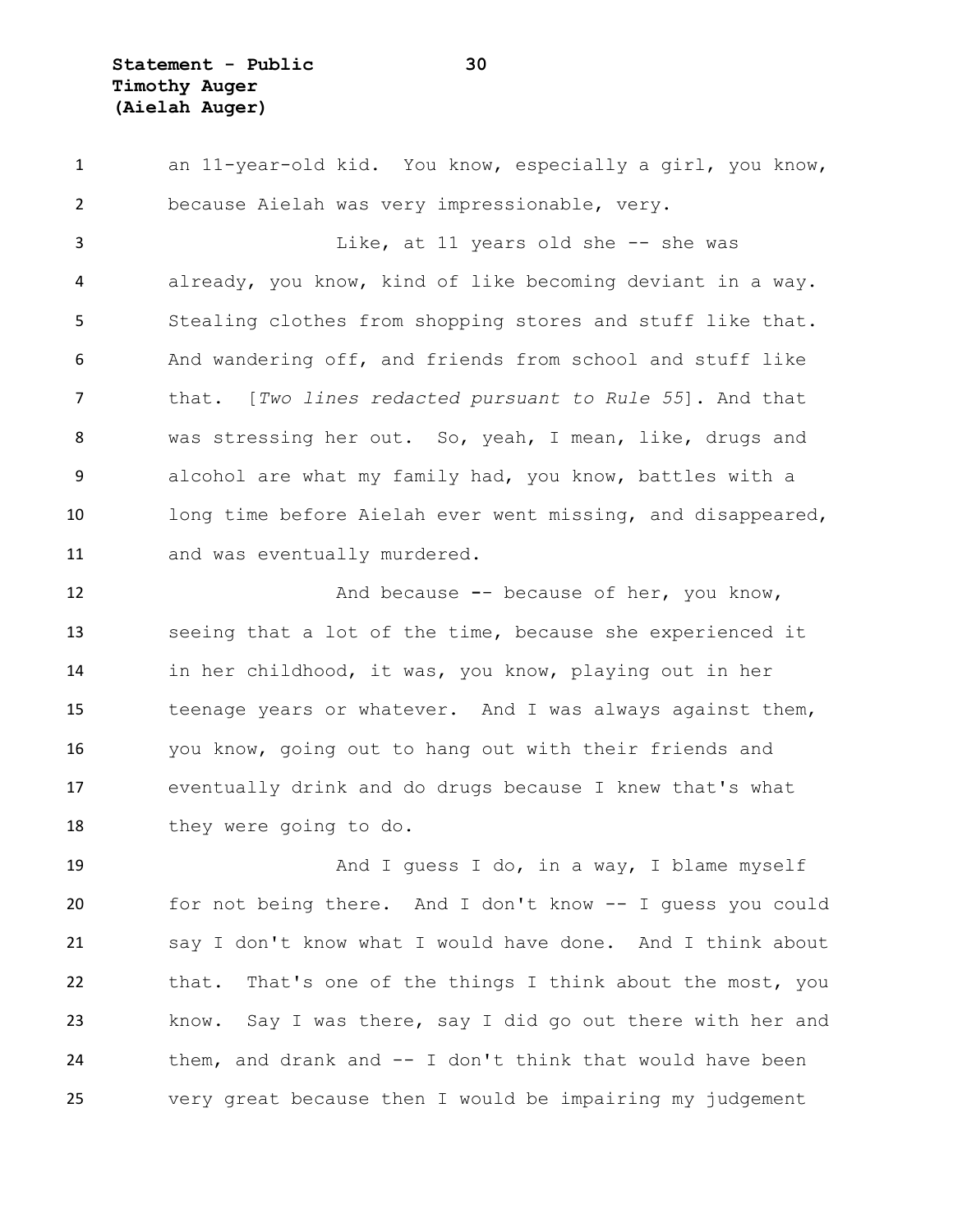**Statement - Public 31 Timothy Auger (Aielah Auger)**

and alertness.

2 And I guess I had a lot of doubt that, you know, they would even listen to me. You know, I -- say I did go out there and said, "Hey, we got to leave, we can't 5 stay here," you know, if they would, you know -- usually how it turned out would be, "Oh, don't worry," you know. "Lighten up," or, "Stop being so paranoid," type of thing, you know. They'd always make the argument to do the opposite, you know. Because there were a lot of times where we were -- me and my brother and my sisters were hanging out and my brother, or my younger sister would get the idea to, you know, steal something. I'd say, "No. I ain't going to do that. I'm stop hanging around with you guys right now. Don't follow me." You know, I would leave and disappear. They would follow me around, my brother would still try and steal things while following us. And 17 then if he got caught, he would say that we were, you know, his accomplices or whatever, you know. We're his accessories. We were there, you know, and trying to get him to do that for us. He would lie and, you know. And that was another reason why I never hung around with him too. Like, there were a lot of times I ended up in the back of a police car because of stupid things like that. So there's a bunch of different things I guess, if you think about when it comes to, you know, the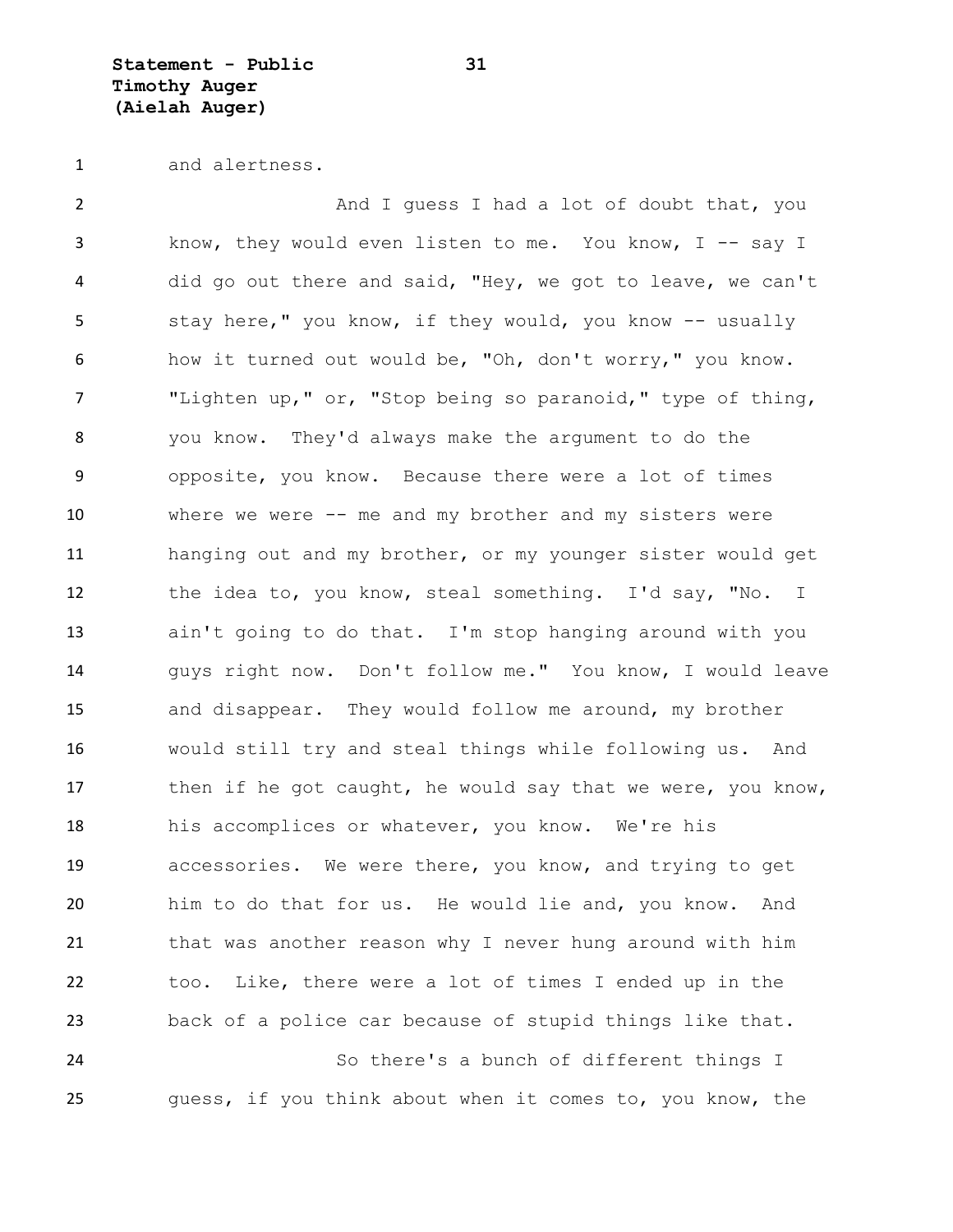## **Statement - Public 32 Timothy Auger (Aielah Auger)**

1 thought of me actually being there for my sister instead of leaving that up to her friends who know nothing about her - 3 - who knew nothing about her even though they said that they were her friends. But, you know, they never grew up with her like I did. And she was very stubborn. And I think, you know, the place that she ended up in, or, I 7 don't know, whatever it led -- whatever led to that -- her hopping in that black van, I think she said that -- or I think somebody told me or my sister that -- somebody told [Sister 2] that Aielah was going to go and get some -- she wanted some weed, right, some marijuana. And these people in that black van were going to take her to go and get that. We'd always told her, you know, that's -- that's that typical scenario where a stranger lures a kid with candy.

#### **MARIE-AUDREY GIRARD:** M'hmm.

 **TIMOTHY AUGER:** And in this case, the candy was that marijuana. And I told her, "You never follow anybody who offers you the -- the promise of drugs or alcohol," you know. And that was the sort of thing that -- that was the sort of thing that we'd always tell her to, you know, beware of that. Don't ever go trying to get that stuff by yourself. And, yeah, I think that -- that was part of they went to the girls were drugged because I remember speaking to her close friend who said that when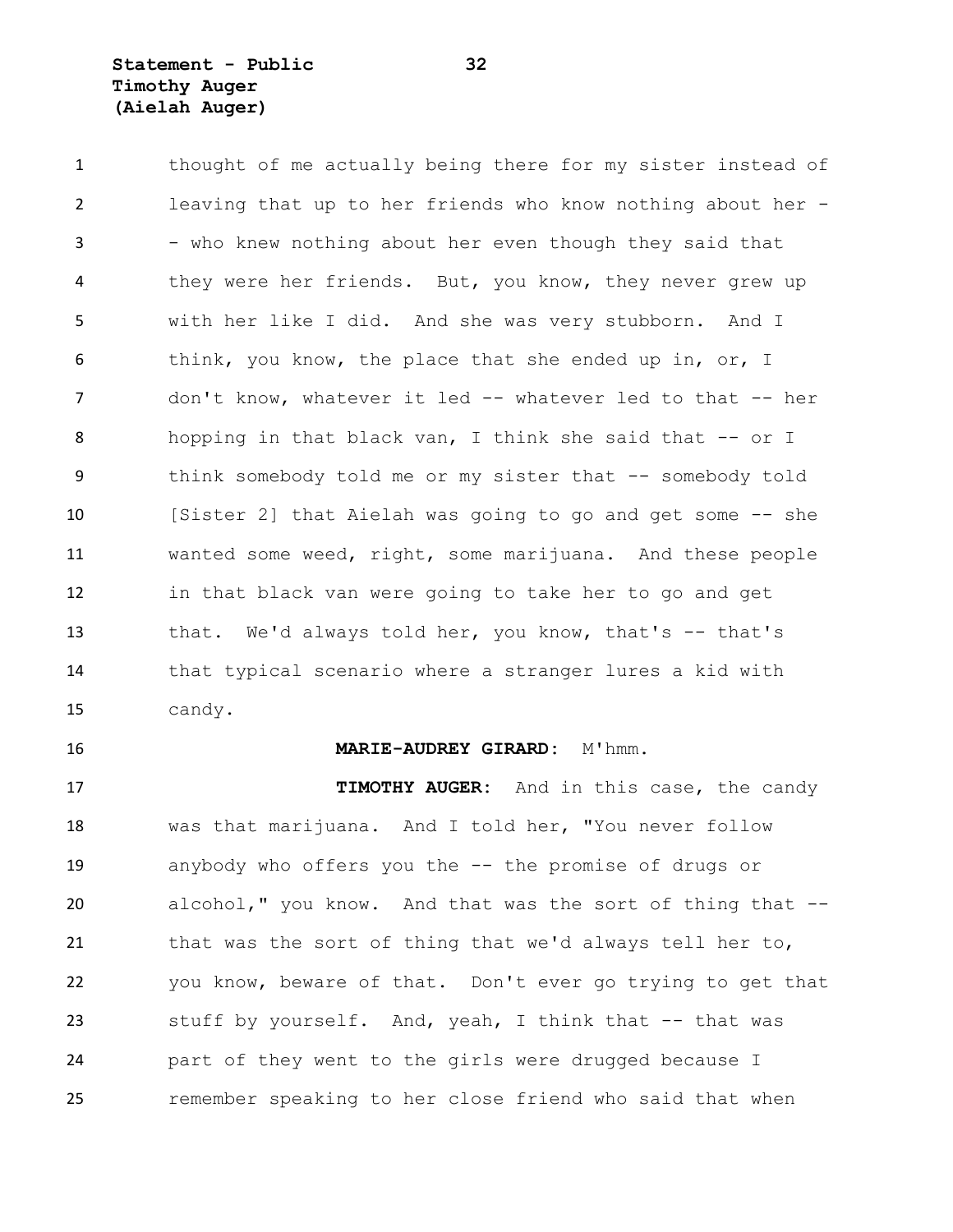### **Statement - Public 33 Timothy Auger (Aielah Auger)**

1 they were at that party, they were being given cans of beer but the beer was opened. And that was a thing I knew at that time, that you never should ever accept an open drink from a person. If it's in a glass, pour it out or leave it. If it's a can, make sure it's closed. If it's a bottle, make sure the cap is still tight on it. If the cap is loose, put the drink down. And I think that's how they got split up because it wasn't just girls that went out into that party because they -- the way -- the situation was that it was my two sisters and then their two friends, and their two friends had their two brothers with them. And those -- Aielah was going out with one of those boys 13 and [Sister 2] was. And they all -- the six of them went to that party -- the four girls and the two boys went to that party. And I think they ended up in a -- a house with 16 shady people who do drugs. And those people, you know, mastered up a plan and split them all up to separate them, you know. I honestly hope that, you know, even if these people are never found, I guess one way to make sure that this never happens to anybody else is basically to be more vigilant when it comes to things like drugs and alcohol because if this were a party that they were going to where these was none -- none of that, I think, you know, this would have been a lot more different, you know. And I think it would be -- well, I can't say that it wouldn't be,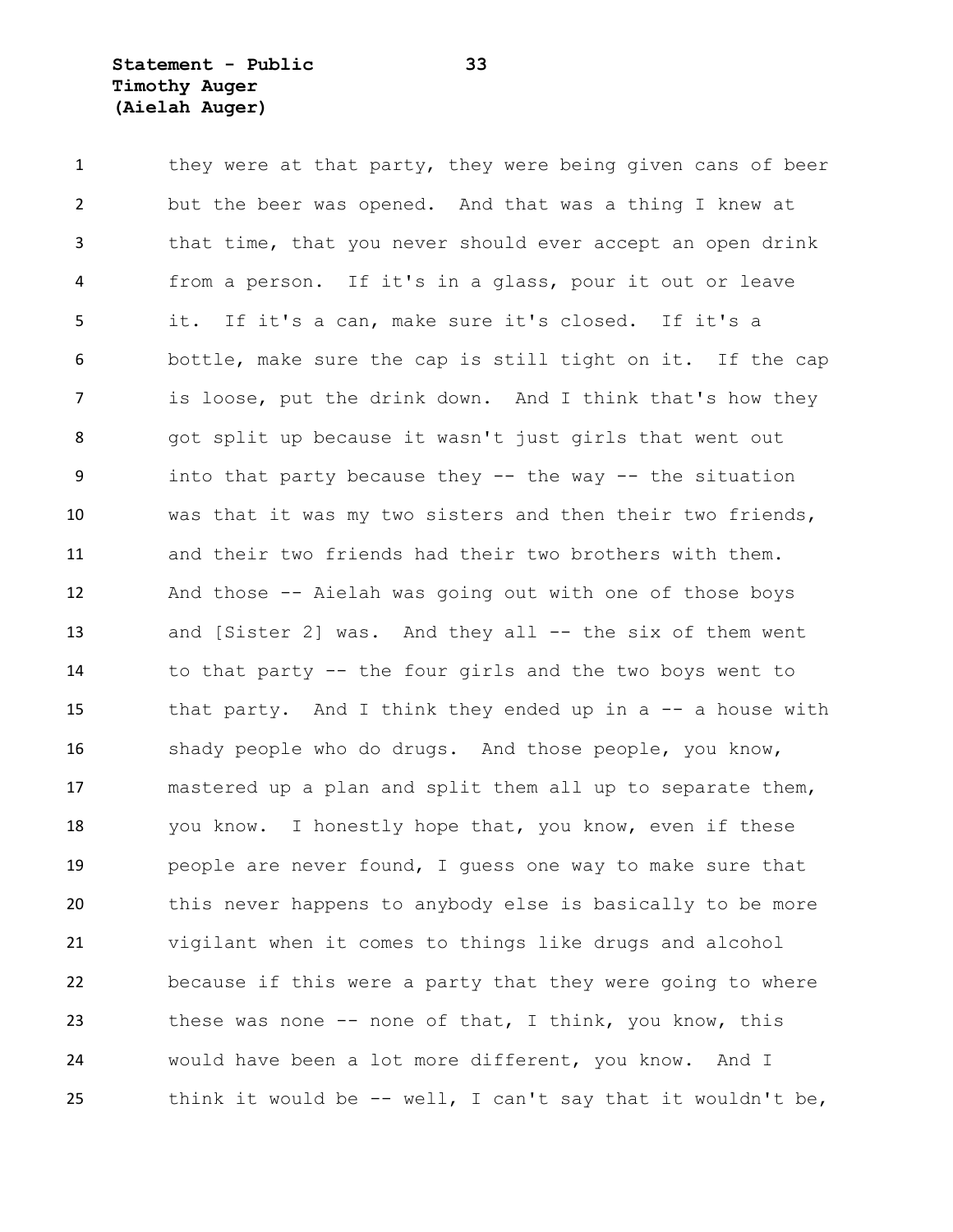1 I mean, you know, there are a lot of crazy people out there. But basically be more vigilant and more watchful. And also -- I don't know, there's a whole bunch of things that I -- I'm actually thinking about right now that could, you know, help this thing -- to make sure that this never happens to anybody else. And one of them being is if you're going -- if -- if a kid is going to hang out with their friends, you know, I guess it's that parents should talk more about -- more about -- more with their children about how to use the eyes behind their head because my mom always used to tell us that, "Use the eyes behind your head," you know. "Somebody offers you something, don't go for it. Or if they do, make sure that somebody's with you," you know, that type of thing. You know, and when it came to the four of us always hanging out together, we were always together, that's why nobody ever tried anything. There were a few times -- lots of times, as a kid, when I would go and use a washroom in a gas station and my sisters would be standing out front and some car would stop and look at them and say, "Hey, what are you guys doing?" And then they'd say, "Leave us alone." And I'd come out and 22 then that car would drive away. And they'd say, "Hey, Tim, see that car? They stopped and asked us what we were doing." I said, "Those guys are pigs," you know. And they're, like, "Yeah, no kidding. Lucky that you're here."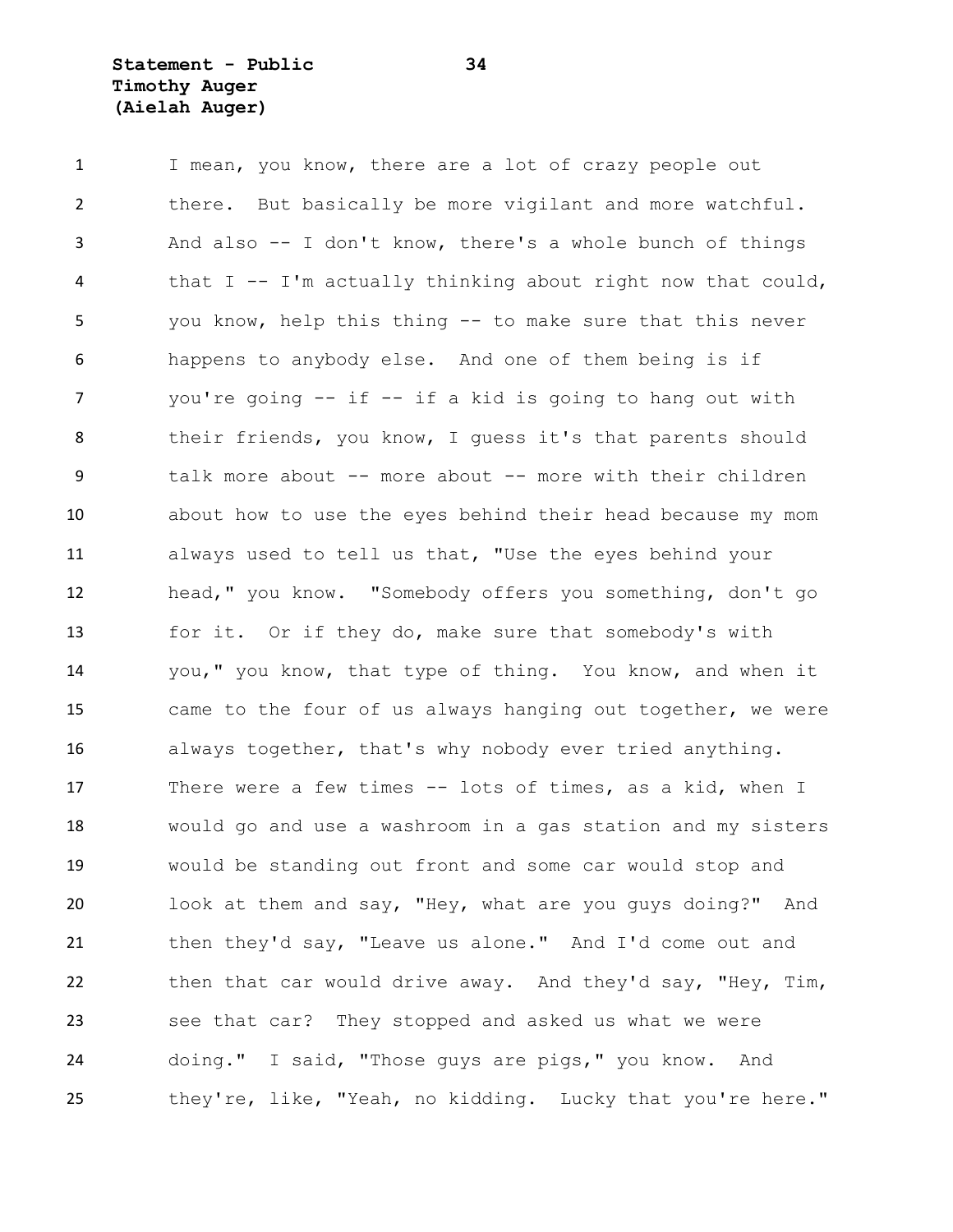## **Statement - Public 35 Timothy Auger (Aielah Auger)**

 Like, "Yeah, no kidding." Sick people are everywhere. And there's lots of things that people can do to make sure that this never happens. And, yeah, I guess, you know, for the most part, the biggest one being is, you know, it's the whole drug and alcohol thing. That's the biggest one, and, you know, I just can't shake that because your friends can be the best friends in the world but they won't be able to help you and protect you if they're all drugged up and high, and, you know, they've been, you know, even drugged against their own will. How are you going to defend yourself against a -- a slithery, sneaky predator, you know, when people are, you know, that sort of situation. Like, I don't think that they knew that and they obviously didn't have that in their minds. So, yeah, you know, identifying the reasons and how to avoid them too, also I start to blame myself because I was 100 percent against drugs and alcohol at that age so I would have told them, "Don't drink." And, "Don't smoke anything they give you. And if you do smoke it, better smoke it at home. And if you do smoke it, smoke a little bit," you know, because 21 that way you'll have better safequards, you know, and you won't be in -- necessarily in harm's way because when my -- when we were teenagers [*two lines redacted pursuant to Rule 55*]. My mom would tell them not to but they still would. But then, you know, how's -- how -- how do you -- [*two*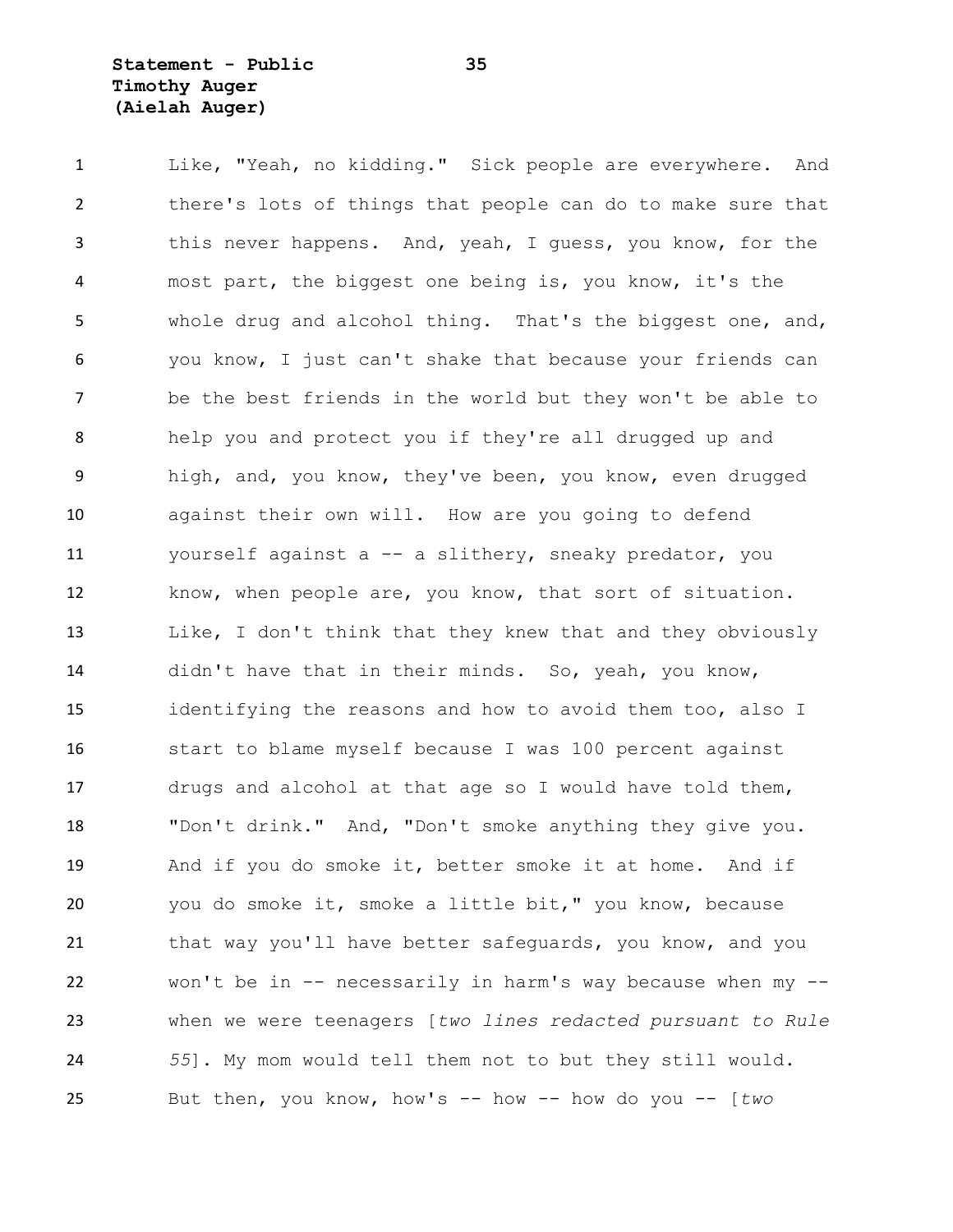**Statement - Public 36 Timothy Auger (Aielah Auger)**

 *lines redacted pursuant to Rule 55*]. It's not going to work. See, you -- you know? And these tiny examples are factors in an among --- **MARIE-AUDREY GIRARD:** M'hmm. 5 TIMOTHY AUGER: --- themselves that played into this whole thing. So, you know, my sister going out to hang out with her friends, and drink and do drugs, you know, it was naive of me to think that she would be able to come back. And with that reason alone, I guess I blame myself for that. And it's not just me. I think my brothers and my sisters do too. And my mom did probably, most likely a lot because she had a really tough time after that. A really tough time. And I just tried to be there for her the best that I could. And I try not to blame myself too much for these things because, you know, I don't know exactly how evil these people were. You know, I don't know if they had guns around that they would use -- could've used to threaten them, scare them, you know, force them to do things they didn't want to do. You know, to force the situation to happen the way they wanted it to happen. And I think there are people out there who know what happened, who were there, even if they didn't play a direct part in it. They might have been nearby. And them too, that makes them directly a part of the problem.

And that's what leads me to say that there's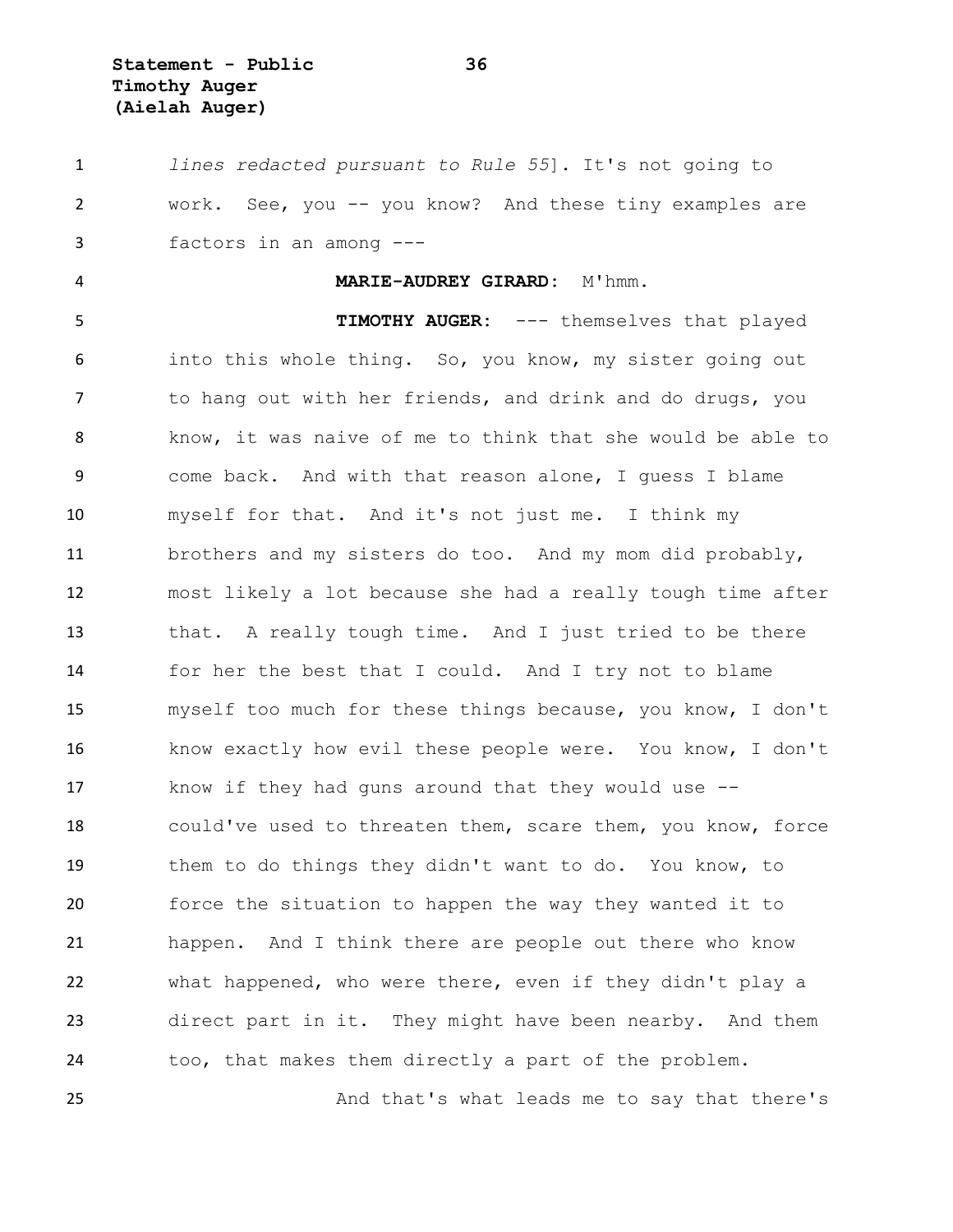**Statement - Public 37 Timothy Auger (Aielah Auger)**

 more than one person involved because there's the person, 2 there's the person who does the dirty work, and then there's the -- you know, the other people who keep their mouths shut and turn their eyes, and shut their ears, you know. And I don't know, I hope one of them slips up. I really hope so. I hope one of them caves in. I hope one of them can't stand the guilt. I hope one of them somehow 8 just snaps and lets it all out, you know. And then we'll really be able to --- **MARIE-AUDREY GIRARD:** Maybe get some closure. **TIMOTHY AUGER:** Yeah. Definitely. I was actually considering going to a psychic leader because of all this. You know, I told my girlfriend about it and she said, "It's unnatural." You know, everybody has their opinions and their views, and I never considered doing something like that, ever in my life, for any specific 18 reason but, you know, now, yeah, definitely. Definitely, I would. You know, and, yeah, I don't know, like, now, you know, ten years after, ten-plus years after the -- everything had happened, I -- I try -- I try not to -- I guess I try not to blame myself too much. **MARIE-AUDREY GIRARD:** Well, thank you for sharing this with us today. I think -- well, to know what

happened -- and I think you put it right, you know, all the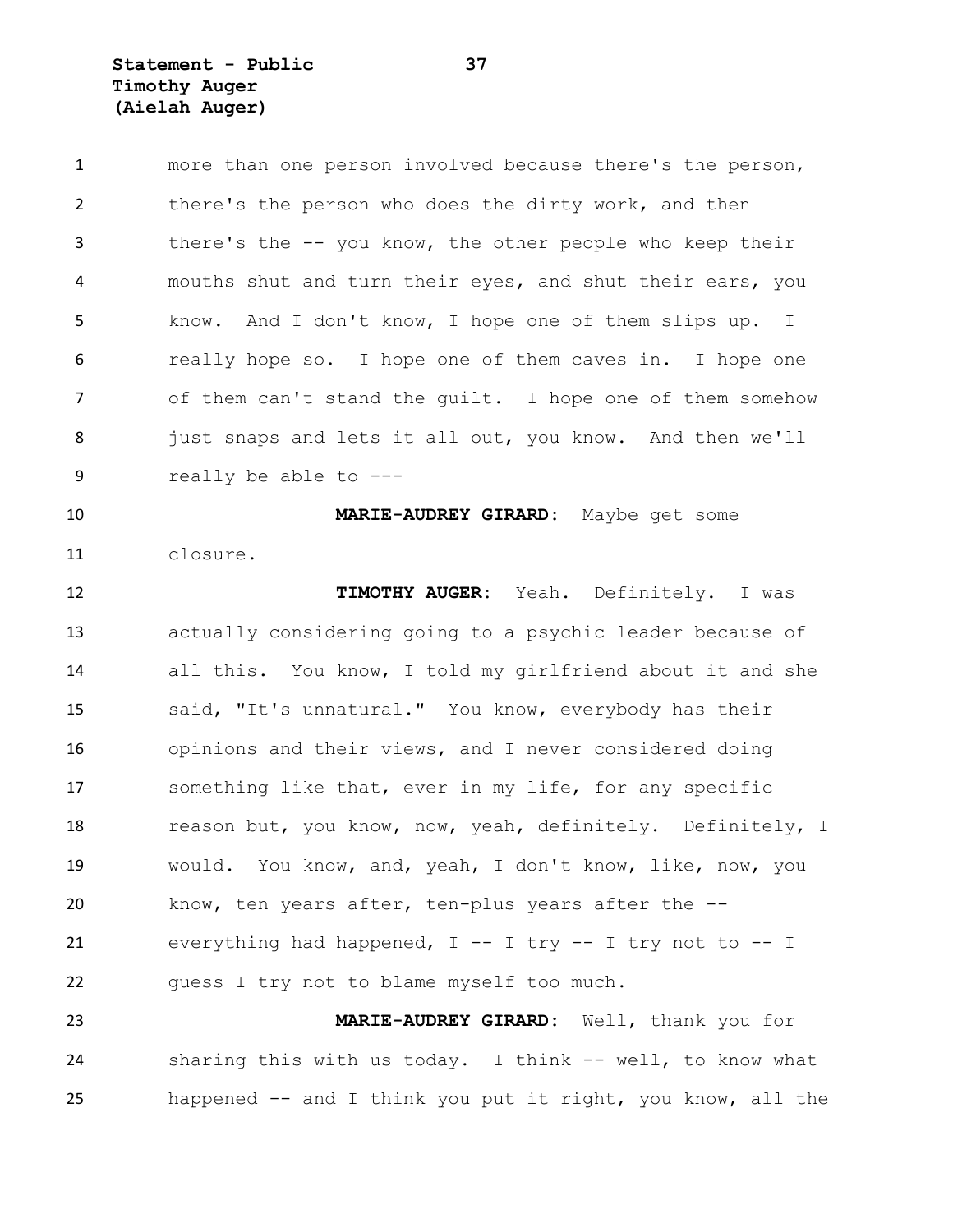## **Statement - Public 38 Timothy Auger (Aielah Auger)**

 factors that add up leading to what happened to your sister, I think it's really important to understand these contexts and [inaudible response] and for you to share that with us today, I think, is really powerful, really, really powerful, and really prudent for us because that's -- we want to understand what's happening, right. What -- what leads to those kinds of situation. And I think you really brilliantly explained what lead up to this situation, right. How it was possible for this situation to happen, right. And I think you're right when you say you shouldn't blame yourself for that because -- because you have nothing to do with it.

 **TIMOTHY AUGER:** Yeah. Because, yeah, like, my mom was a really good mother. She tried hard, really hard, worked really hard and did a good job with each and 16 every one of us. She was never -- she was not perfect and 17 she would even say herself, you know, "I wouldn't -- I wouldn't call myself motherly," or -- but she did her part and she told us, you know, the things that we needed to hear, that ever child and, you know, every parent should tell their kids. And it's those important things in life. And, you know, me as a kid, you know, I -- I wasn't just told, "Stay away from drugs and alcohol," but I seen the reasons why I should stay away from drugs and alcohol.

And me -- now, in my sister's case, she just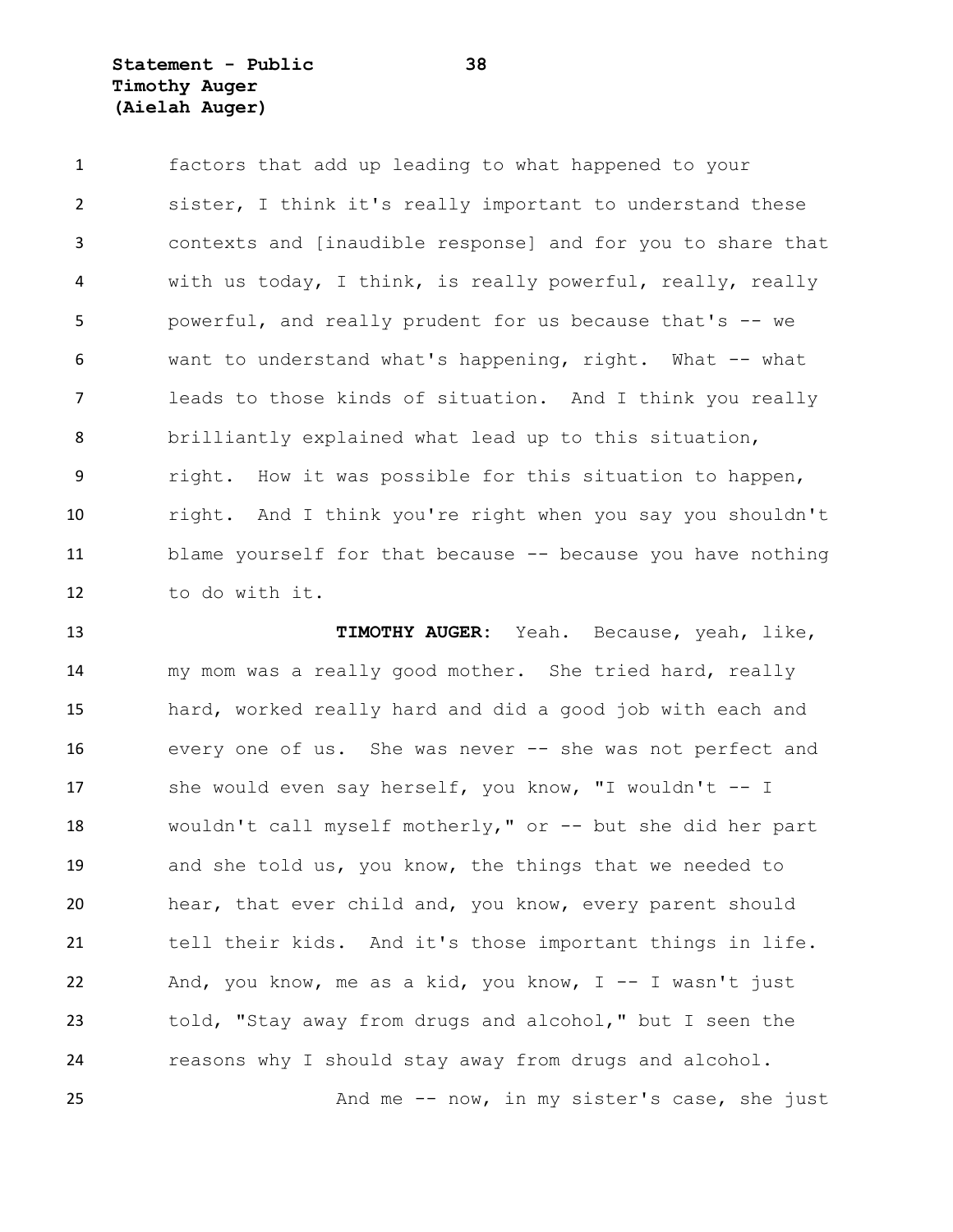## **Statement - Public 39 Timothy Auger (Aielah Auger)**

1 -- you know, and I think it's with a lot of people, she didn't like being alone. Me, on the other hand, it was different. I was able to, you know, I was like a cup of water, you know, I didn't like to be -- I can find my point of stillness when I'm left alone. Otherwise when there's, you know, other people around and it gets to be too much, 7 the waters get too shaky. So I'd have to, you know, take a break and, you know, clear my mind and let everything become still again. You know, see, "Okay, this is where I am, this is what's happening, this is where things are." You can't do that when you're on drugs and you're drinking. It clouds your mind, it clouds your judgement, it messes with your emotions. You know, it messes with your thoughts and then you find yourself in stupid situations and, you know, the situations, otherwise, that you never would have been in.

17 And, you know, with my sister's situation, 18 she just wanted friends. You know, everywhere she'd go, everywhere she went, she, you know, wanted to be with friends. She -- she didn't like, like, being -- being alone. But at the same time, like, she didn't want -- like, she didn't like being alone but I guess in her own way she benefited from that. And, specifically, you know, when it comes to the night that she went out and, you know, eventually never came back, their gathering was all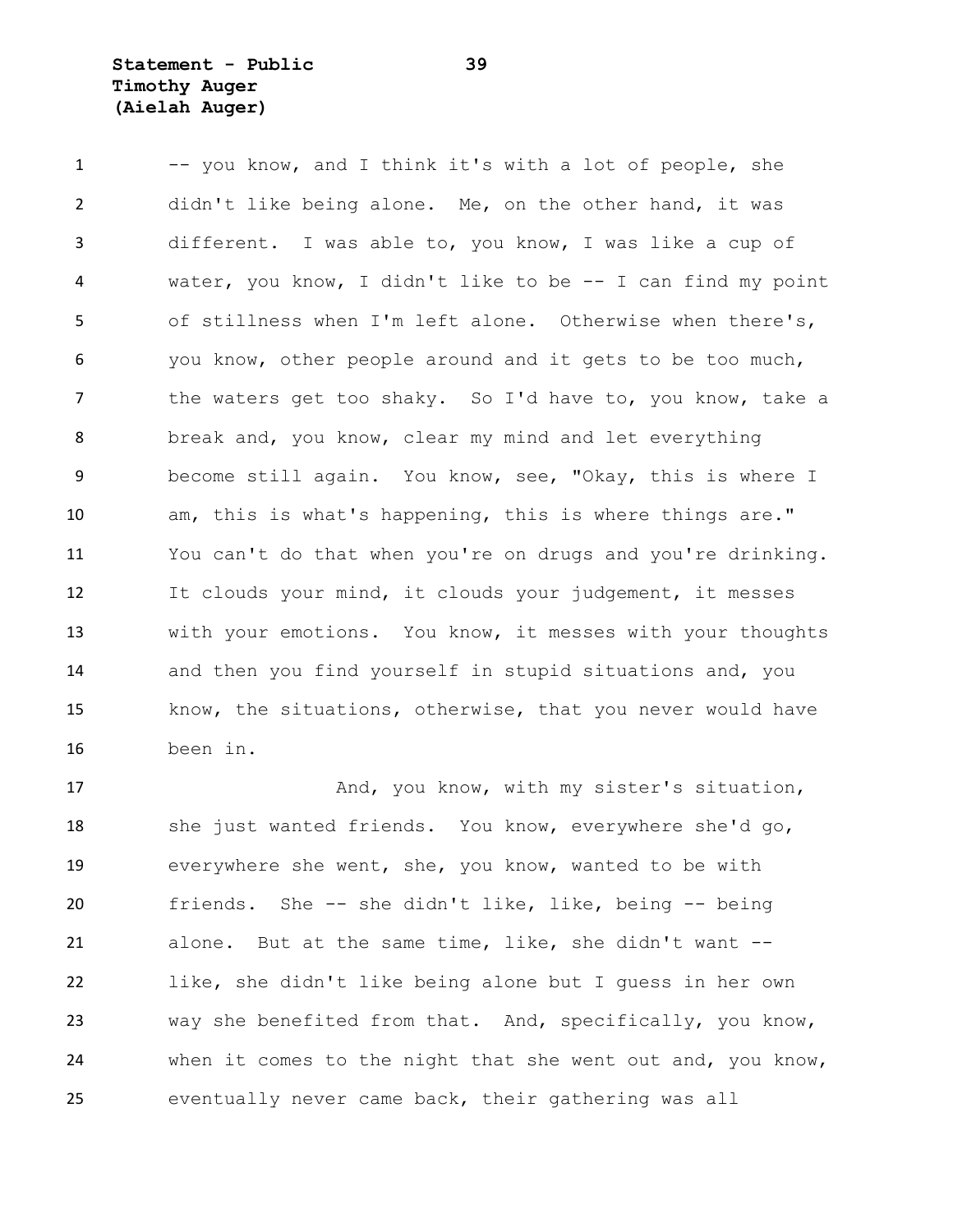**Statement - Public 40 Timothy Auger (Aielah Auger)**

 revolving around drugs and alcohol and going to a house party no less, you know. If, say, that they went to, you know, their friend's house and they stayed there and they drank, and, you know, smoked their marijuana then, you know, nothing bad would have happened.

6 And that's another thing too, you know, because these -- like, my sister identified herself, you know, with these, you know, group of kids because, you know, the group pretty much, you know, can identify, like, 10 grew up pretty much the same. We weren't made of money, we didn't come from middle class families, we were kind of poor, you know, and so, you know, these kids, you know, talking about how life was like at their house, basically, was like life at our house, you know. My mom did drugs, and my mom didn't want us to do drugs but she battled with it because of, you know, problems in her life that she went 17 through. And, you know, my older sister too, and my older 18 brother, and then, you know, my younger sister and me, you know. I would think why am I different? Why am I not doing these things? Well, it's because, you know, I'd see  $I'$ d  $I'$ d see the effect and  $I'$ d know  $I'$ d know right away, you know, this is what's going to happen, this is -- do I want to be like that? No. Do I want any of these problems that that could bring? No. And my sister, she -- well, she was free-spirited and stubborn, and wanted just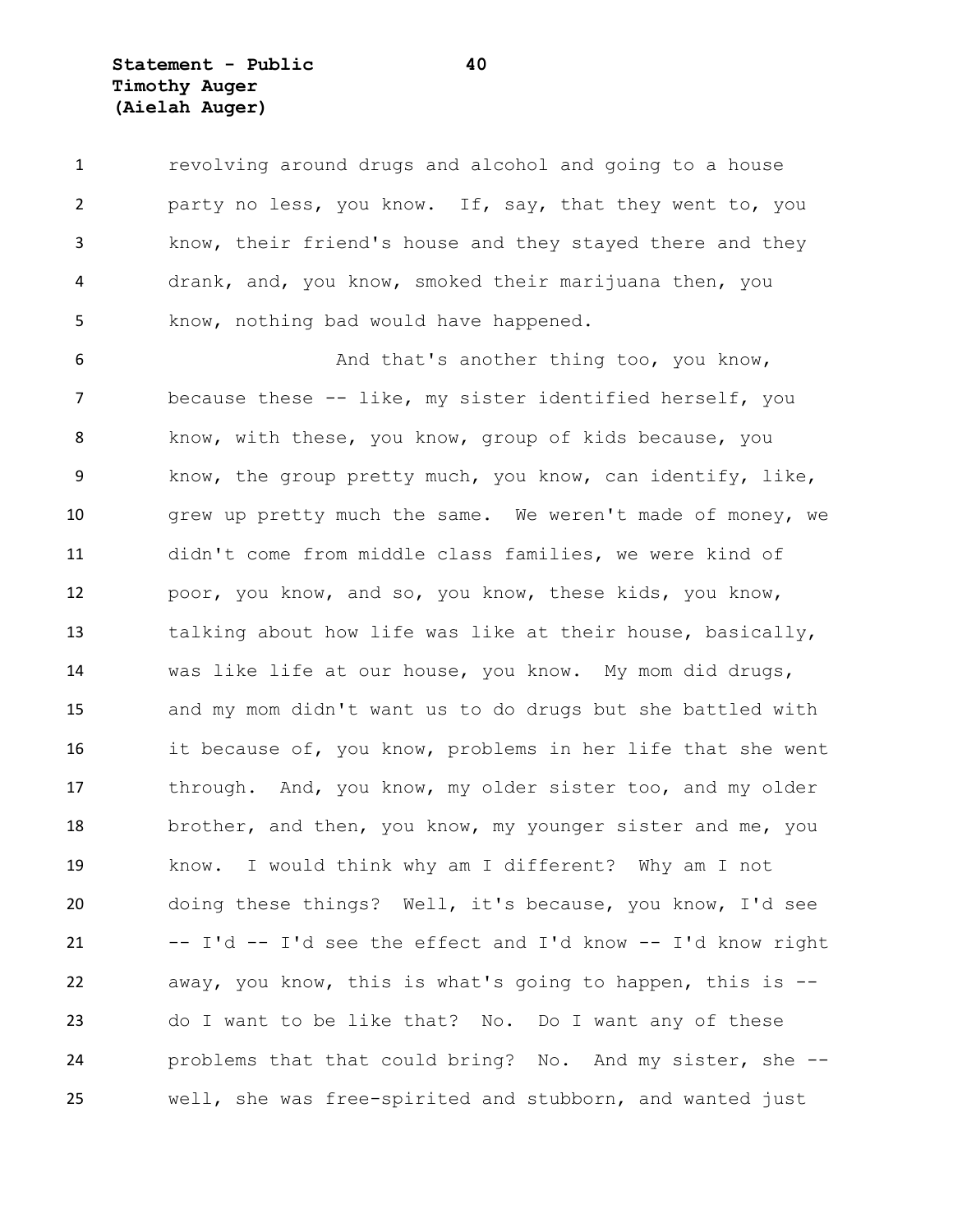**Statement - Public 41 Timothy Auger (Aielah Auger)**

 to have fun. And in her -- in her eyes and her mind, that was a way of having fun was doing that. Now, it's not recommended that parents let their kids smoke marijuana and drink all the time but in 5 this situation, you know, at that time, you know, their friends and, you know, their parents, they would let them do that because they'd be at home, you know, safe and not 8 out there doing that, you know, where they don't know where they are, they don't know what's happening. 10 And my mom would, you know, she thought of 11 that and she was, like, "Okay, that makes -- that actually kind of does make sense because at least they're here, at least I know where they are. At least I can tell them to, you know, say they do something and, you know, they smoke some marijuana and it's laced with something, they can 16 bhone the police, they could phone, you know, the hospital, they can have them sent there and then they could ask them 18 where they got that stuff. And then, you know, see where that goes." That's the way of, you know, kind of combatting that whole problem of drugs and alcohol and, you know, teenagers doing that stuff, and then, you know, eventually that whole scenario, sort of, preventing that, you know, what happened to my sister basically because my mom -- my -- my mom didn't want them drinking, you know, in the house. And my sisters' friends weren't welcome there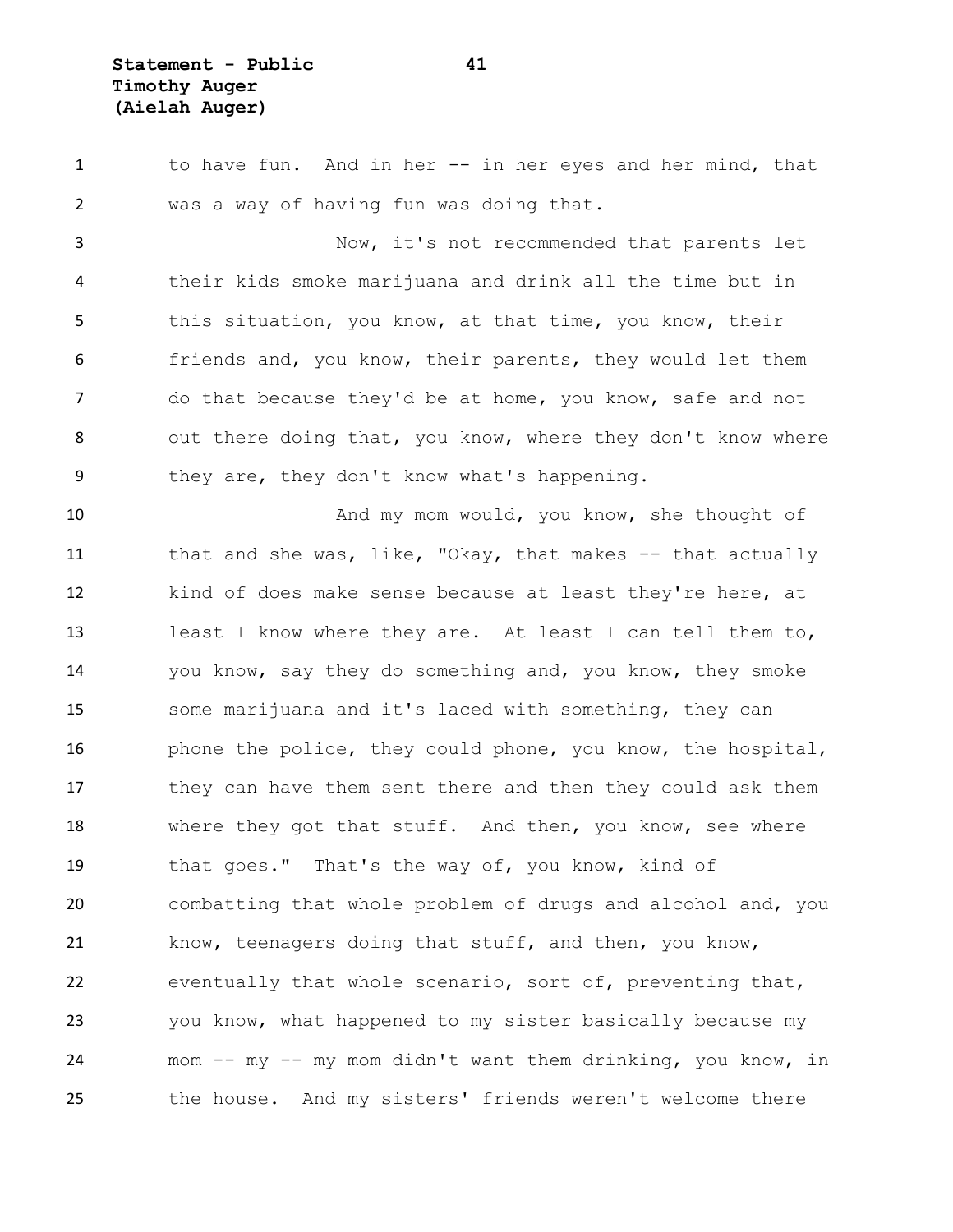**Statement - Public 42 Timothy Auger (Aielah Auger)**

1 to drink and do drugs there so they would often go to their house and take my sisters with them, and that's where they would drink and do their drugs and whatnot, and hang out, and that sort of thing.

 You know, another thing too that would've made this -- you know, would've prevented this is cell phones. They never had smartphones in 2005. But if they did, guarantee, I'm sure my sister would've answered her 9 phone. "Where are you?" "I'm here, I'm there," you know. And it would've turned out, I guess, a lot better.

 So, yeah, you know, I had always -- I'd always thought that -- that we would leave that city and, you know, things would be okay. And it didn't turn out that way. And I guess all we can do is hope now that, you know, the right thing will happen and that we won't be left wondering what's going to happen, or where they are sort of thing.

 **MARIE-AUDREY GIRARD:** Absolutely. Well, for me, I think I have the information, like, I wanted to ask. Is there anything else you would like to add before we finish?

 **TIMOTHY AUGER:** I think I pretty much got everything.

 **MARIE-AUDREY GIRARD:** Well, again, thank you for sharing this. I think it's really important. And for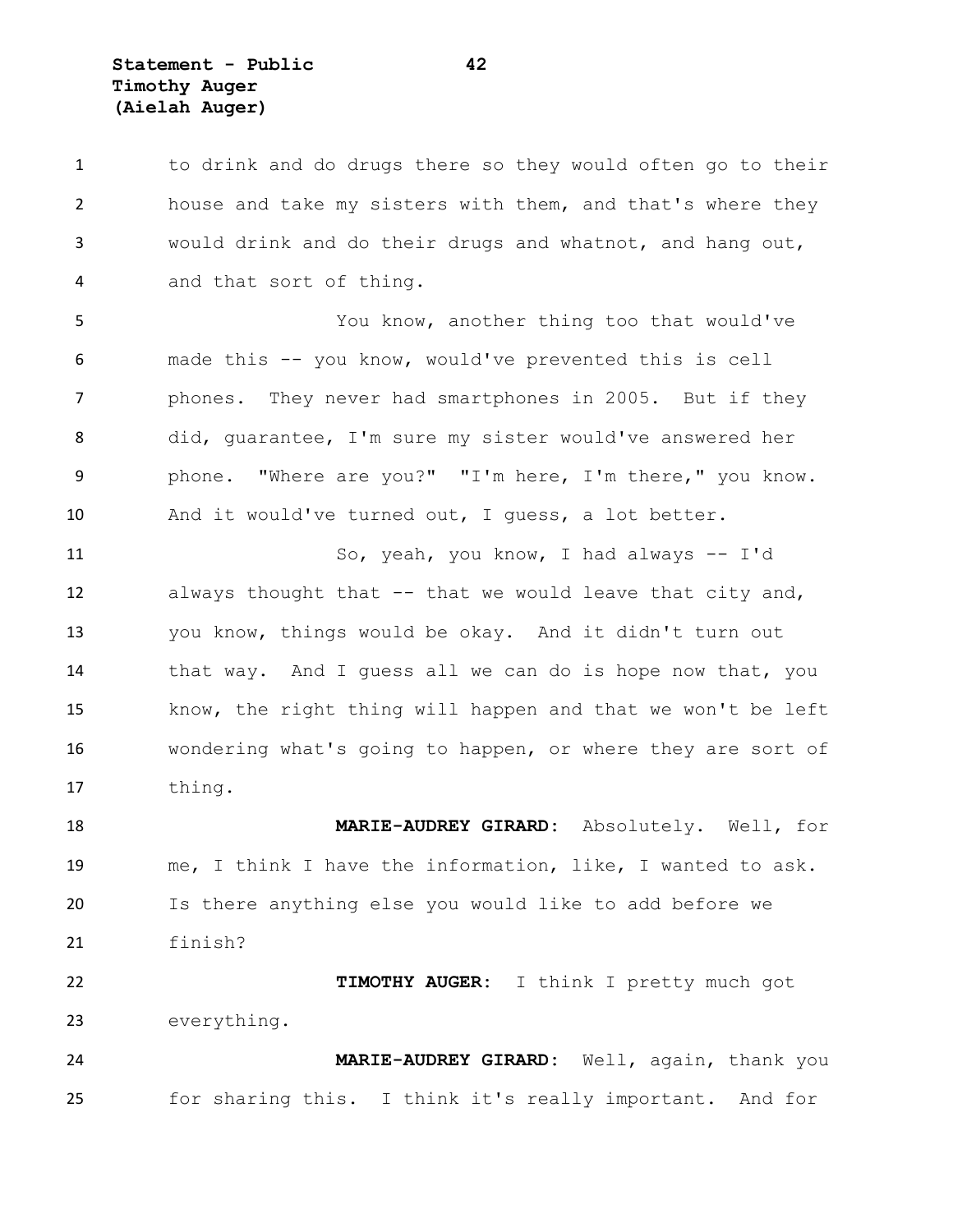**Statement - Public 43 Timothy Auger (Aielah Auger)**

| $\mathbf{1}$ | trusting us enough to share those really sensitive thing   |
|--------------|------------------------------------------------------------|
| 2            | and how you're feeling about it. I know it's -- it's hard, |
| 3            | it's difficult to share those kinds of things so thank you |
| 4            | for trusting me, myself, today, to share with me and the   |
| 5            | Inquiry. And I think it will be -- it is really important  |
| 6            | for us to receive those kinds of -- your truth and your    |
| 7            | story. So thank you very much for sharing.                 |
| 8            | TIMOTHY AUGER: You're welcome.                             |
| 9            | MARIE-AUDREY GIRARD: Okay. So if it's okay                 |
| 10           | with you, I will turn off the camera right now an the ---  |
| 11           | TIMOTHY AUGER: Yeah.                                       |
| 12           | MARIE-AUDREY GIRARD: --- recorder. I'll                    |
| 13           | just check what time it is. So it's 2:44 and I'm turning   |
| 14           | off the recorder. I'm sorry, I went a little bit over.     |
| 15           | --- Upon adjourning at 2:44 p.m.                           |
| 16           |                                                            |
| 17           |                                                            |
| 18           |                                                            |
|              |                                                            |
| 19           |                                                            |
| 20           |                                                            |
| 21           |                                                            |
| 22           |                                                            |
| 23           |                                                            |